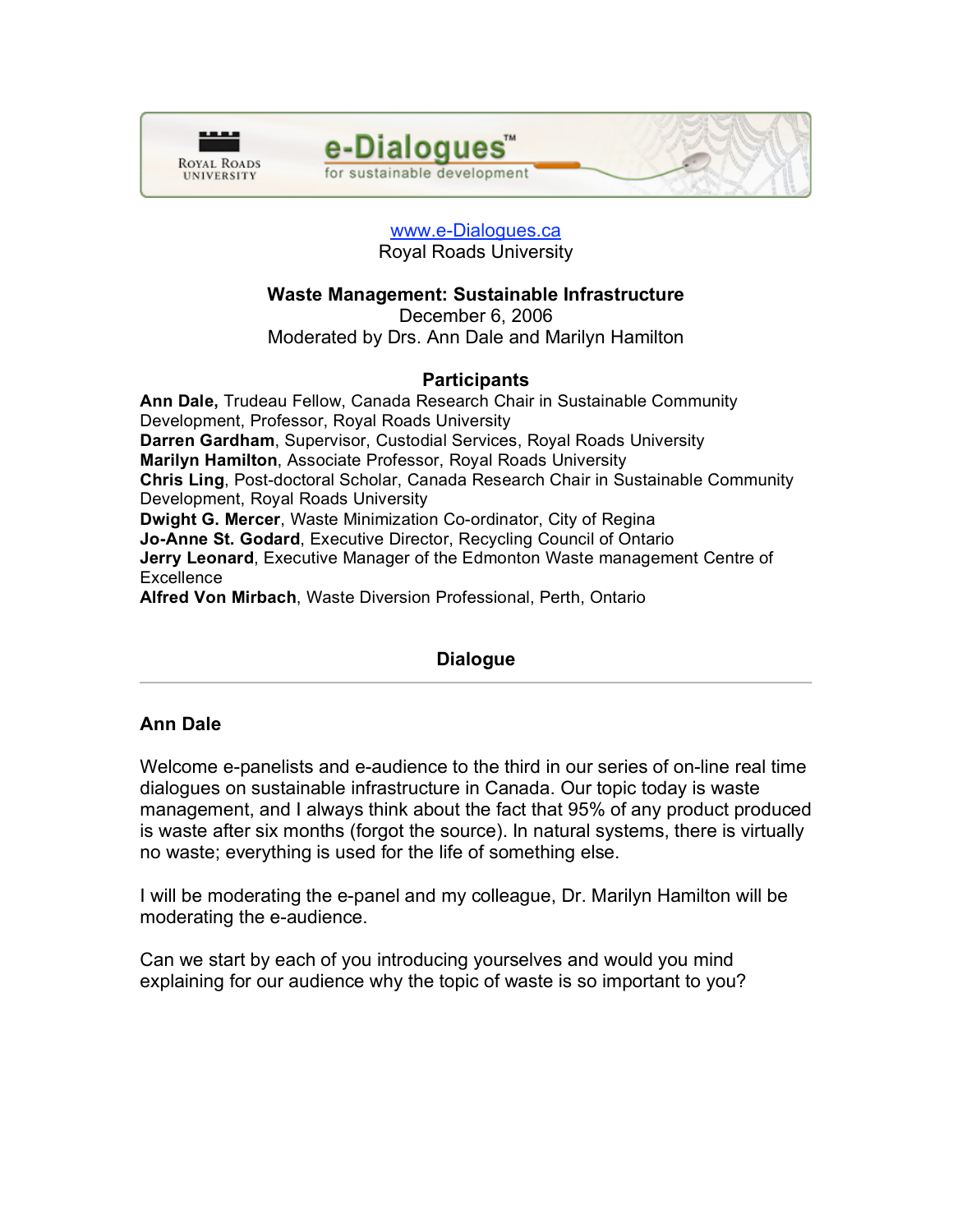# **Marilyn Hamilton**

Good afternoon, my name is Marilyn Hamilton and I am the Moderator of the E-Audience. I have an interest in Waste Management because I live outside the major urban centre of Vancouver and I am increasingly concerned about its export of waste to distant environments and communities. This raises issues of ethics and responsibility for me. Also I live in Abbotsford where we had an exceptional waste management problem two years ago when we had to dispose of the millions of birds as a result of the Avian Flu. So I have interests in both day to day Waste Management issues, plus extreme situations. I will be a conduit between this E-Panel and the E-Audience, bringing in their questions when appropriate.

# **Chris Ling**

Hi, I am Chris Ling, a member of Ann's research team. I was invited to this panel as I was responsible for preparing the green bin case study. I am also personally interested in waste as a general sustainable development issue as I believe the attitude of a community to waste has strong implications to the attitude of a community to all aspects of the environment and consumption.

# **Dwight G. Mercer**

I am Dwight Mercer and I am pleased to be able to interact with all of you from across the country. Cold and snowy in Regina - but getting warmer for the weekend.

During the past eight years I have been the Waste Minimization Coordinator for the City of Regina. This includes management of twelve operational and education programs – some operate 6 days per week.

Previously I was a Senior Urban Planner for the City (12 years) and part of the 4 person team which produced the 1991 Regina Development Plan – this was based largely on the principles of 1987 Brundtland Report entitled "Our Common Futures". Previously, I was involved in floodplain management and land use control mechanisms to protect aquifer recharge areas.

### URL Address for the Brundtland Report:

http://www.are.admin.ch/imperia/md/content/are/nachhaltigeentwicklung/brundtla nd bericht.pdf?PHPSESSID=eb1230014aef9d0c8af8664a0bcd8f50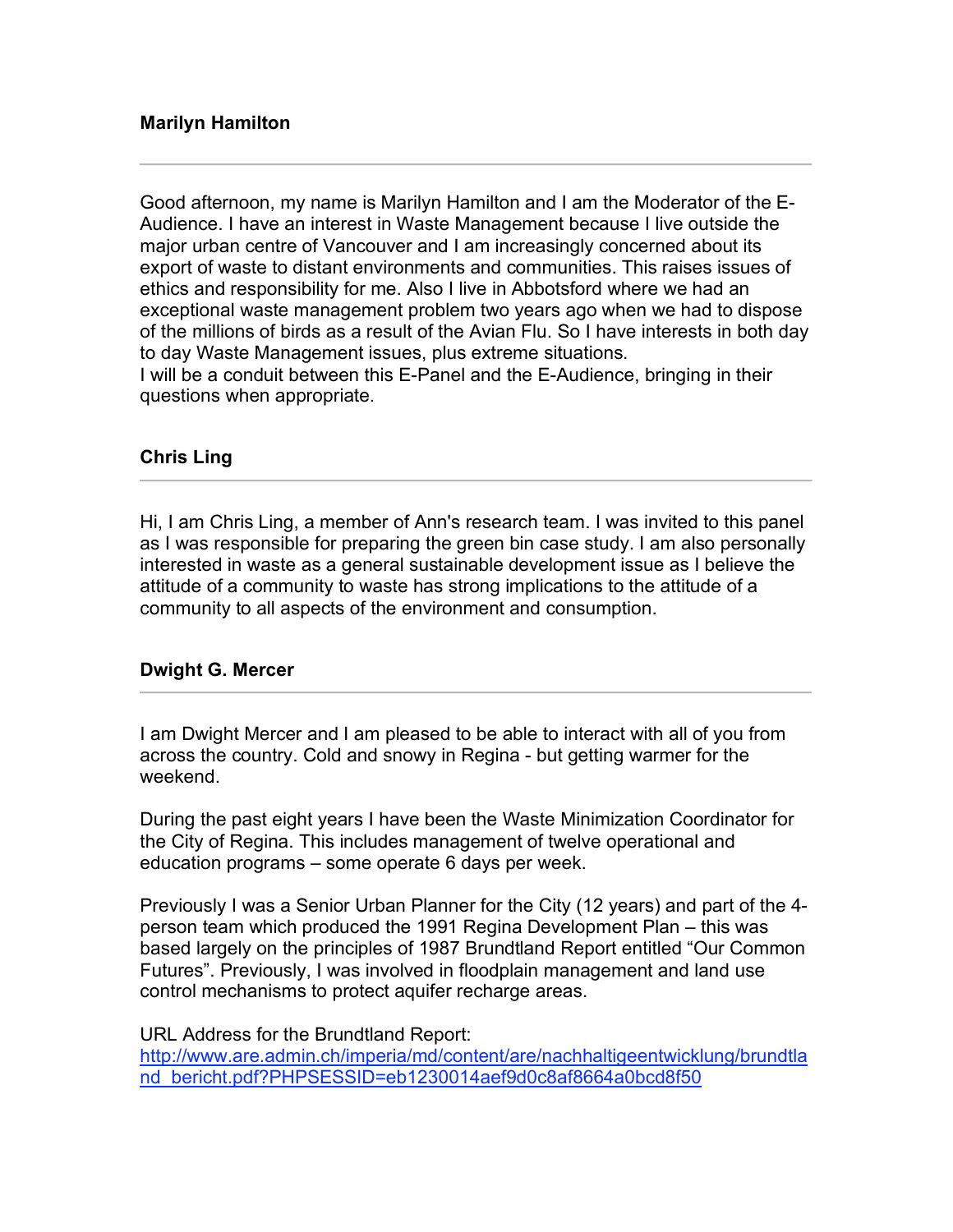My interest in waste management. Within the context of solid waste management there is a hierarchy of priorities and functions. For the City of Regina and most municipalities they are as follows:

- λ Providing for Public Health & Safety
- λ Provision of Public Utility Collection Service
- λ Protection of Natural Environment
- λ Waste Minimization

Public Health and Safety is now largely transparent to the general public as we control the rats and no Black Plagues.

The provision of the Public Utility Collection service is high profile and is what the general public relates to.

Protection of the Natural Environment, or what happens around the solid waste processing, is also largely transparent --- except when trying to select a location for a new landfill.

The "weak sister" in this prioritized list is waste minimization in terms of access to funding.

Why is waste minimization important --- is also the only process which can address all of the three above elements and reduce impacts at the source.

# **Alfred Von Mirbach**

Hi: I am Alfred Von Mirbach, a waste diversion professional based in Perth Ontario who has worked both as a municipal staff person launching blue box, composting and hazardous waste programs, and a consultant involved in helping municipalities and municipal waste organizations achieve better diversion rates. I look forward to the discussion

# **Jo-Anne St. Godard**

Hello everyone, I am Jo-Anne St. Godard, Executive Director of the Recycling Council of Ontario where I've worked for the pasted 6 years. We are a not for profit, non-government organization that has worked on waste reduction and recycling issues for the past 28 years. We are actively involved in the development of waste reduction policies and programs at the municipal and provincial level. Our most recent focus is on extended producer responsibility and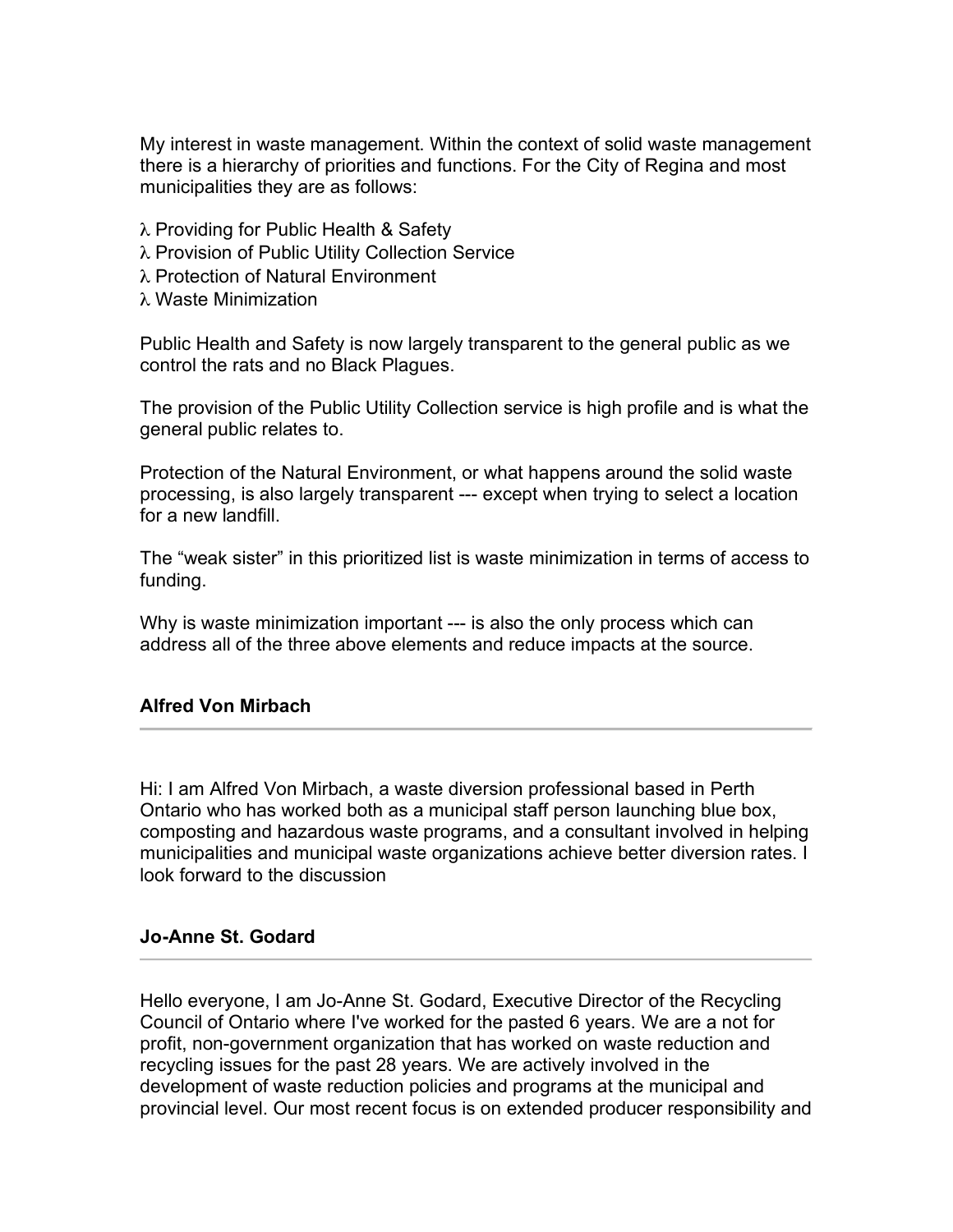stewardship.

I am looking forward to the discussions this afternoon.

# **Jerry Leonard**

Hi : I'm Jerry Leonard, Executive Manager of the Edmonton Waste management Centre of Excellence (www.ewmce.com). This is a partnership of public and private organizations devoted to research, education and technology development across the broad spectrum of waste management.

### **Darren Gardham**

Hello everyone, I am Darren Gardham, Supervisor Custodial Services at Royal Roads University in Victoria, BC.

# **Ann Dale**

We certainly have a diversity of expertise and experience. Our first question, can each of you give me 2-3 examples of leading-edge waste management innovations in your community, or across the country, and could you describe why it is innovative, while we wait for our last colleague to join us?

# **Dwight G. Mercer**

All of our waste minimization programs and almost all solid waste management activities are measured for unit costs and levels of service.

My first example is basic PERFORMANCE MANAGEMENT. Solid waste collection and solid waste disposal in the City of Regina is rather standard and routine. We have been working on maintaining an adequate level of service while continually reducing our unit costs for service. Our total net costs for all waste collection, all waste minimization and all waste disposal was only \$87.35 in 2005. I think these unit costs are some of the best in Canada. In addition, annual public opinion surveys routinely place solid waste management only behind the Fire Department. How do we achieve these good numbers? MEASURE IT and THEN MANAGE IT by always knowing who your customer is.

Stating it in another fashion --- these results are from 80 percent perspiration and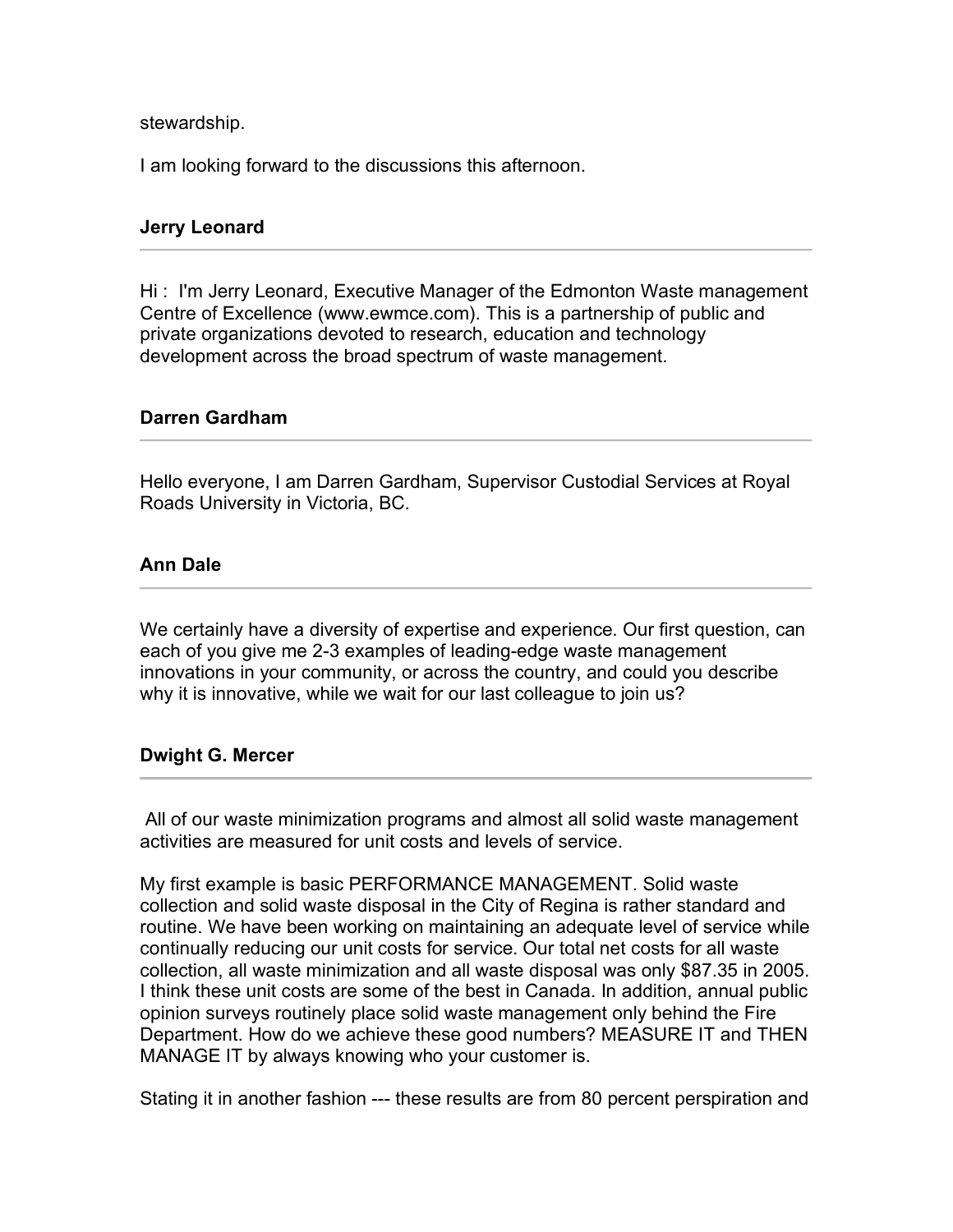20 percent inspiration.

A second innovation which is perhaps more unique is the City of Regina Big Blue Bin residential paper recycling program.

The Big Blue Bin program is a voluntary depot-based residential paper collection system with 21 bins (48 cubic yards) at 15 major shopping malls and high traffic municipal recreation sites.

These bins collect about 5500-6000 tonnes of paper product material, generate just under 475,000 vehicle trips with 38-41 percent of these trips being multipurpose --- recycling and then shopping. They save the equivalent of about 90,000 trees per year and are sold to manufacture about 85 million cardboard egg flats. There is waiting list of shopping malls for their Big Blue Bins as the retail impact has been documented in several detailed marketing reports.

The total net operation cost (which includes the Glass Recycling Bins and Metal Recycling Bins) is almost breakeven within a non-subsidized market environment. We aggressively develop and maintain down-street markets for our paper product. Quality control and very good seasonal trend records make us a good source of paper for the private sector.

# **Jerry Leonard**

Edmonton has taken an innovative and integrated approach to waste management. This includes the largest compost facility in North America, a highly developed recycling infrastructure, an award winning process for recycling the sand spread on our winter streets (last year not so much – this year a lot already!), and a wastewater recycling initiative. Very few other cities have taken such an integrated or forward looking approach. The establishment of our Centre is another example of this.

# **Ann Dale**

Jerry, what is behind this integrated thinking, is there a particular champion, an overall vision, a plan in place?

# **Jerry Leonard**

To be honest, the impetus came from difficulties encountered in the 1980's with locating a new landfill. Other alternatives had to be looked at and no single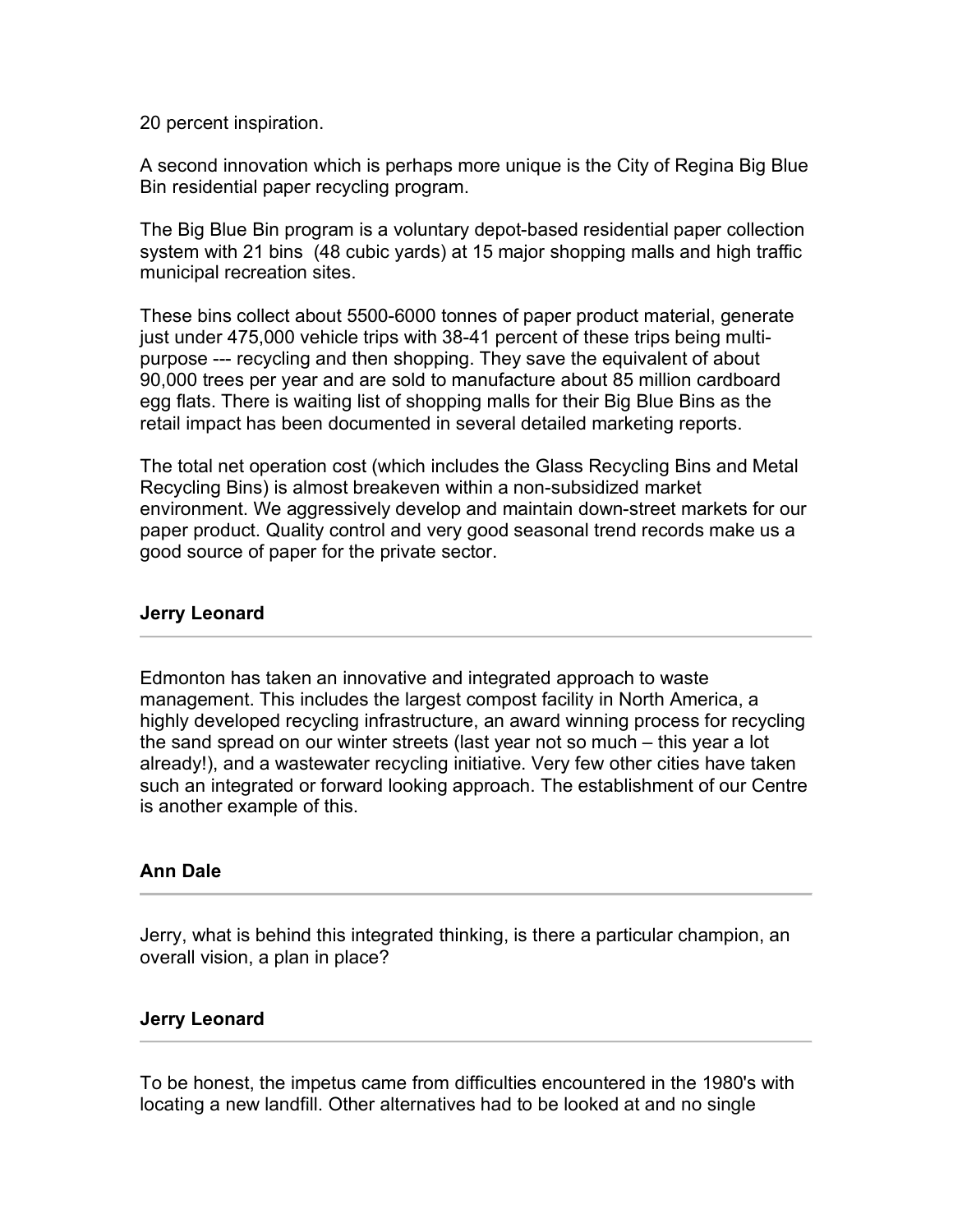technology/solution would do the trick - Hence the need to look at a combination of available solutions and combining these into an integrated system. Once embarked on this track the process has gathered momentum and a culture of continuous improvement seems to have evolved.

# **Chris Ling**

It seems that most innovation occurs when landfills close - or other waste management options are lost - are landfills that have years of capacity left simply too cheap meaning municipalities simply don't see the need to prioritize waste issues?

# **Alfred Von Mirbach**

The best example of effective "leading edge" waste management that I am aware of is Quinte's Blue Box 2000 program. It is a sad reflection on the state of waste diversion innovation that BB2000 is now well over 10 years old (despite its name). However, already back in 1995, they had achieved residential diversion rates in excess of 70%, which is as good or better than anything out there today. The key to BB2000 is very straightforward: an extensive, effective and on-going promotion and education campaign; simple, low-tech approach (e.g. blue boxes and free backyard composters); and once the first two were in place, a user pay system which gave people the stick to get them to eat the carrot.

It's successful because it leaves things in the hands of the residents, and treats them like people that can actually manage tasks like composting and recycling, not as incompetents who need everything done for them. The promotion and education was the key to building that trust and getting that "free" labour. Relying on technology via one or two stream systems just goes back to the old "out of sight - out of mind" that got us into this mess. Involving the residents as actively as possible in the solution also gives you a much better shot at tackling the real problem - rampant consumerism, with the real solution - waste minimization. Right, Dwight?

# **Ann Dale**

Do you know if their program is breaking even or even making money?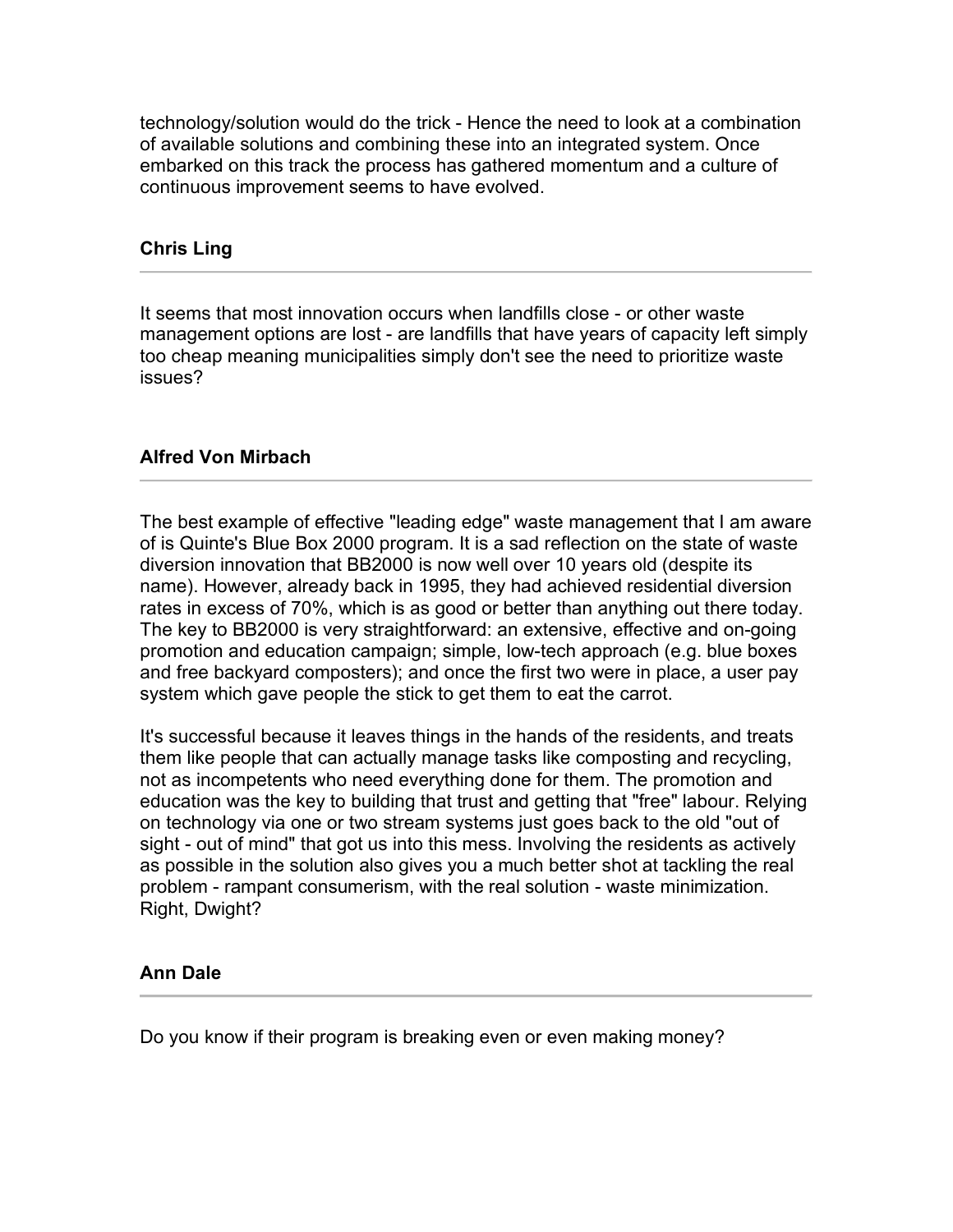Ann: Compared to what? It certainly proved to be much more cost effective than the alternative, landfill. It also had all kinds of community benefits, from job creation to new businesses to community pride at collection materials other municipalities were not collecting. That of course excludes the revenue from user pay, which is just taking money from a different pocket.

# **Ann Dale**

Alfred, good point, to be sustainable in the long term, a program has to selfsustaining, that is, not dependent upon government subsidization. Your point is excellent, however, if current prices, especially of landfill fees do not reflect the true costs of that function, then that is a subsidy, something Jim MacNeill has referred to as ecologically damaging and economically perverse, and as Jerry has pointed out, their integrated program was initiated after difficulties of locating another landfill.

Dare I raise this difficult question? Jo-Anne, not to put you on the spot, but is it sustainable for Toronto to truck its garbage outside of the city?

# **Chris Ling**

I would like to reiterate the examples from the case study.

The City of Whitehorse demonstrates that composting is possible in the most inhospitable of climates, in fairly small isolated communities. I would suggest this demonstrates there are few technical problems that need to be solved. The lesson from here however is that it hasn't proved cost effective to instigate municipal recycling as there is no access to the processing infrastructure without significant transportation to BC - consequently it has been left to private enterprise on voluntary basis.

The Province of Nova Scotia has a comprehensive waste program for wastes across the province, the aim being to minimize waste as much as possible. The main point to take from here is the frustration of the waste managers in province that there can't be more waste minimization through restriction on packaging as manufacturers are rarely prepared to take responsibility for the waste their products.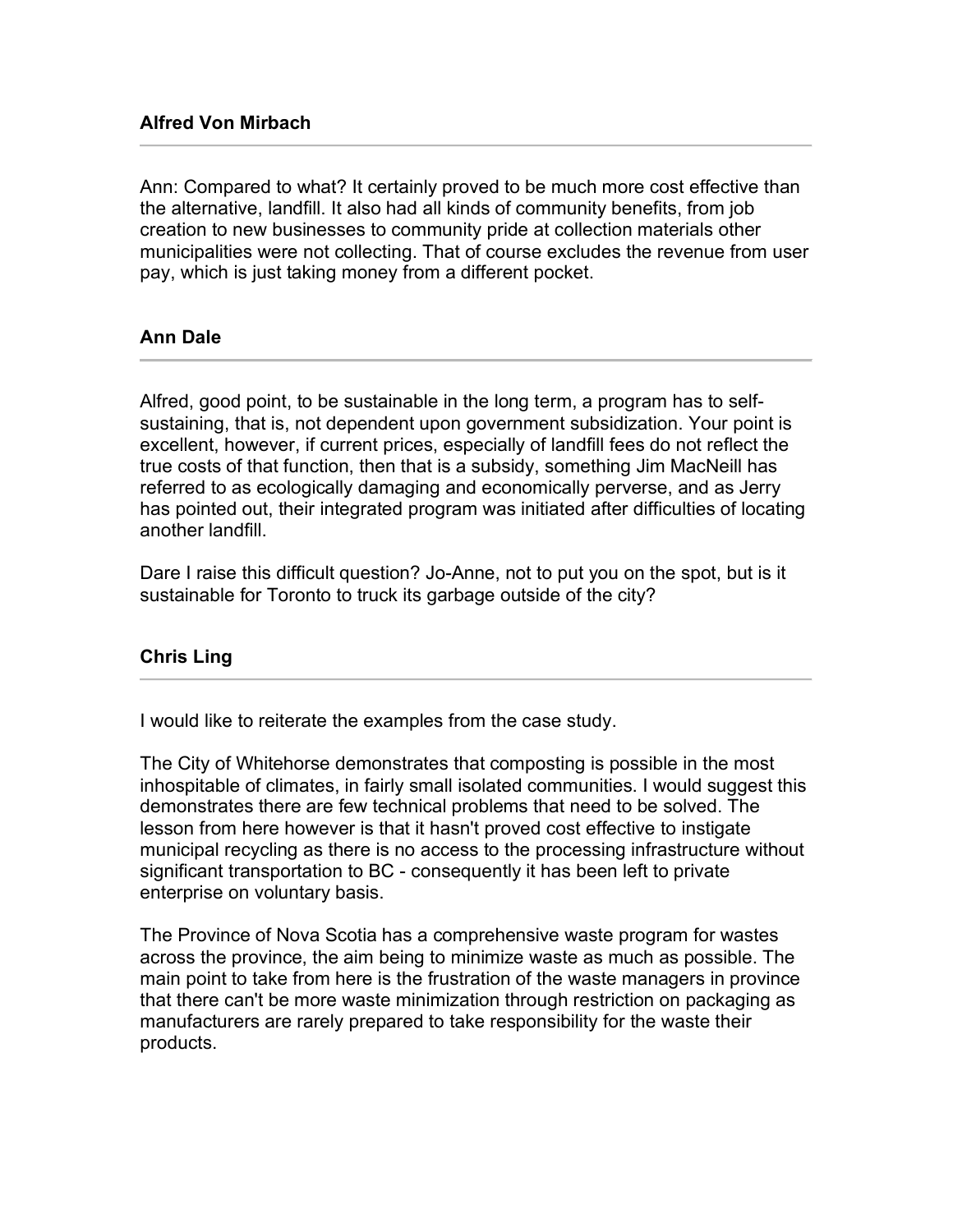Chris, I am a little confused, composting can stay on site, do you mean that Whitehorse cannot expand their program to include other recoverables because they don't have access to the resources to develop an infrastructure, but isn't that simply a question of scale. It certainly would not be sustainable if transportation costs are incurred.

# **Chris Ling**

I meant that the municipality found that composting was the only waste management process that they could justify on cost and sustainability grounds. Other potentially recyclable waste items (eg glass and plastics) would have to be trucked to BC as there are no facilities nearby - nor I suspect are there likely ever to be so.

So the municipality instigated composting at a facility at the landfill, and left bottle recycling up to private enterprises and those residents who wished to use them the private enterprises truck the bottles they collect to BC for processing.

# **Alfred Von Mirbach**

Chris - not to dispute the realities of markets on viability, but I remember even 10 years ago seeing fairly successful depot recycling in Newfoundland, who also had no markets. I never did follow up on how they did it, but helped me keep an open mind about what actually can and can't work

# **Dwight G. Mercer**

The City of Regina has placed major emphasis on backyard composting and grass-cycling for two reasons. It is cheaper and more cost-effective to have the residential generator process it within their property line --- and --- it forces the resident to become connected to their solid waste.

If you haul your own water you become a "steward of that resource" and will waste less.

We also have an internal municipal composting pilot project of sewage sludge. In this case we are looking at the economics.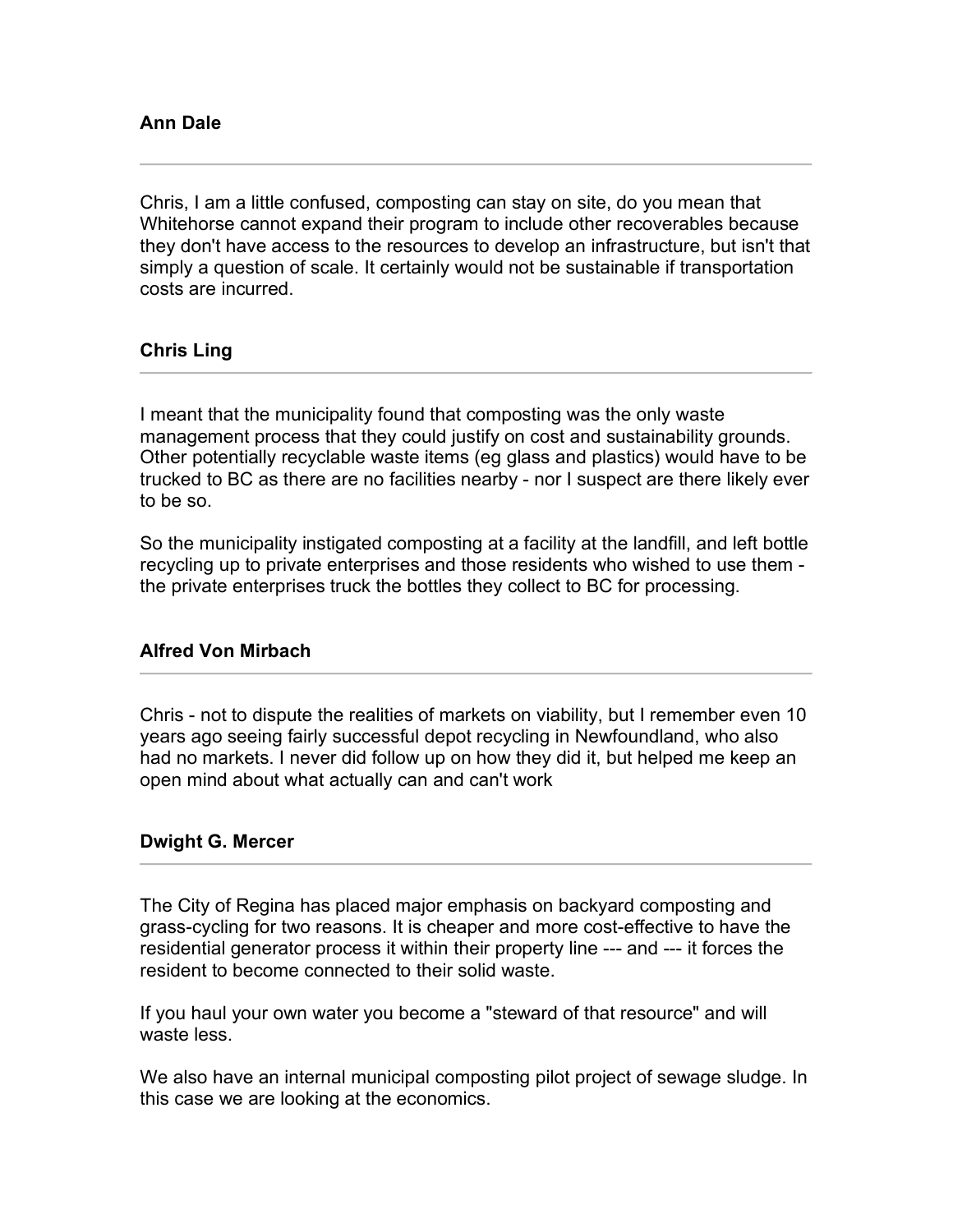Finally, for the Regina scenario --- almost anything is more expensive than landfilling.

# **Jerry Leonard**

I agree with Dwight that, at least on the Prairies, the single biggest barrier to NOT land-filling is the cheapness of tipping fees- which stems from the availability of space for landfills.

### **Dwight G. Mercer**

Yes, tipping fees and the lack of controlled landfills is a big issue.

Over the past 8 years the City of Regina has been increasing the tipping fees (\$20 per tonne to \$33 per tonne) with an interesting and expected result.

Smart businesses have started to conduct waste audits and are diverting their paper and cardboard. The slow adapters are placed in a modest disadvantage in terms of operating costs. All of the major shopping malls now divert cardboard from the dumpster to the cardboard recycling bin.

# **Ann Dale**

Is there a role for governments to play then, in trying to stimulate this innovation, I think we are creatures of habit, we don't change unless we have to? But how does one sell this, especially to municipal politicians who are on the front line in the communities? Dwight, Alfred, Jo-Anne and Jerry, ideas?

### **Alfred Von Mirbach**

From an Ontario perspective, I think the provincial government effectively did manufacture a landfill crisis in 1990, causing everyone to do massive wasteful waste management plans, which got the public up in arms with NIMBY which was then harnessed to diversion. I'm not sure it is easy to do again (or even ethical), though there may at some point be a carbon tax (we can but dream) that might have a direct impact on landfill tip fees (embodied energy, methane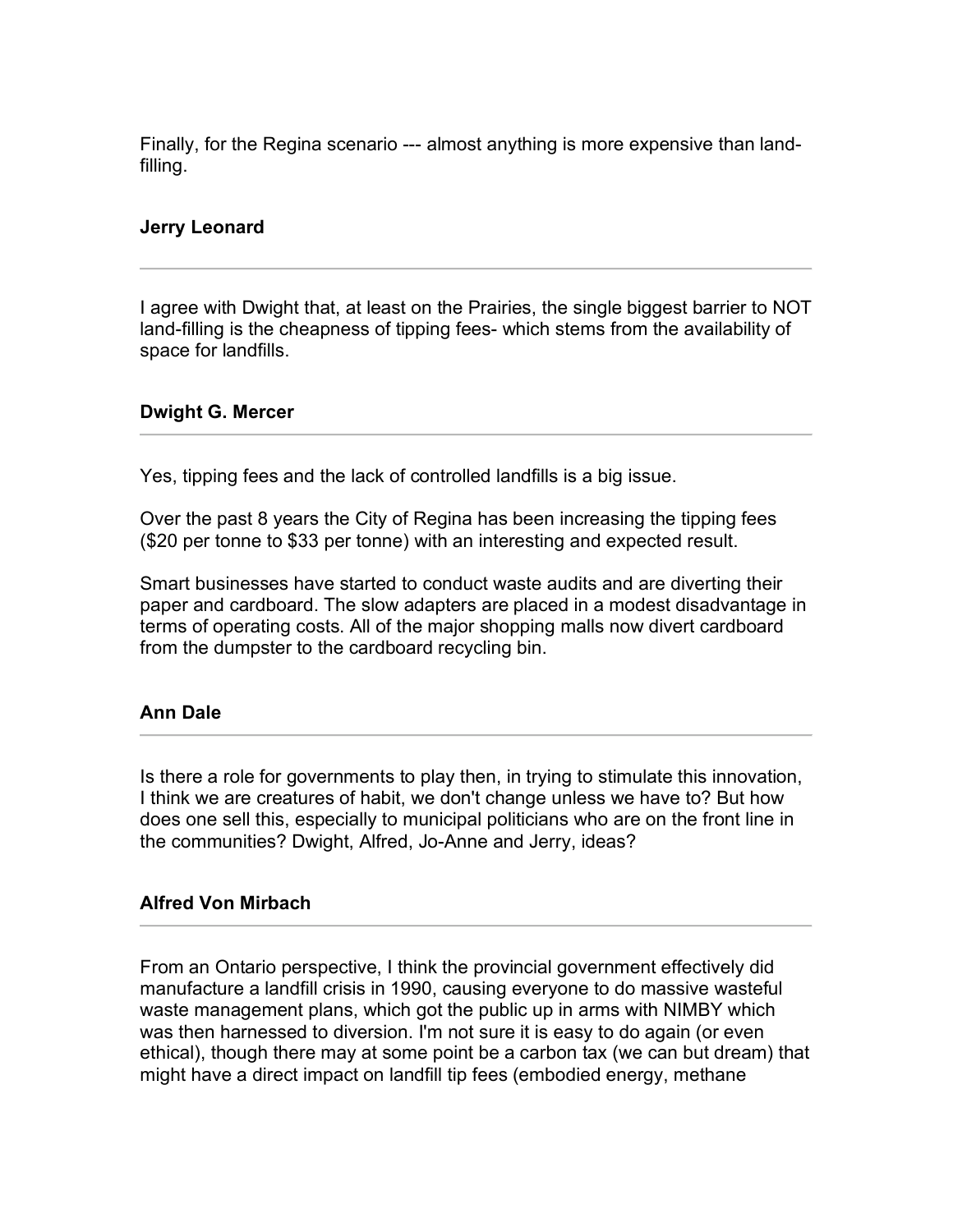emissions etc), and rampant consumerism generally.

# **Jerry Leonard**

At least part of the answer is public education and raising awareness of more sustainable ways of managing waste. Edmonton's experience is that an educated public is willing to pay more for 'greener' solutions.

### **Darren Gardham**

I feel that we have to make the general public aware of what we are doing as well as governments. But we all have to take responsibility.

# **Chris Ling**

I'm not sure you can - unless you think it is reasonable to demand municipalities close all landfills by a certain date. If a landfill is open, why not use it?

More important I think is working out ways to reduce waste earlier in the system.

### **Marilyn Hamilton**

Here is a comment from the e-audience that goes further upstream:

Thara asks: Looking at the three R's of the 80's, I feel that emphasis hierarchically is Recycle,, then reuse (composting) and then reduce. Focusing on recycling is creating an industry for consumption. When I think of waste minimization, I concurrently think consumption reduction...where does that concept fit in goals and policies for waste minimization? Daniel's experience with Hornby Island's absolute garbage bags and the recycling depot encourages thinking twice about consumption. How can we bring this to light in major urban centres??

### **Jo-Anne St. Godard**

Sorry for the silence, connection issues. Just reading back a few exchanges. I think that far too often we are measuring our successes as it relates to waste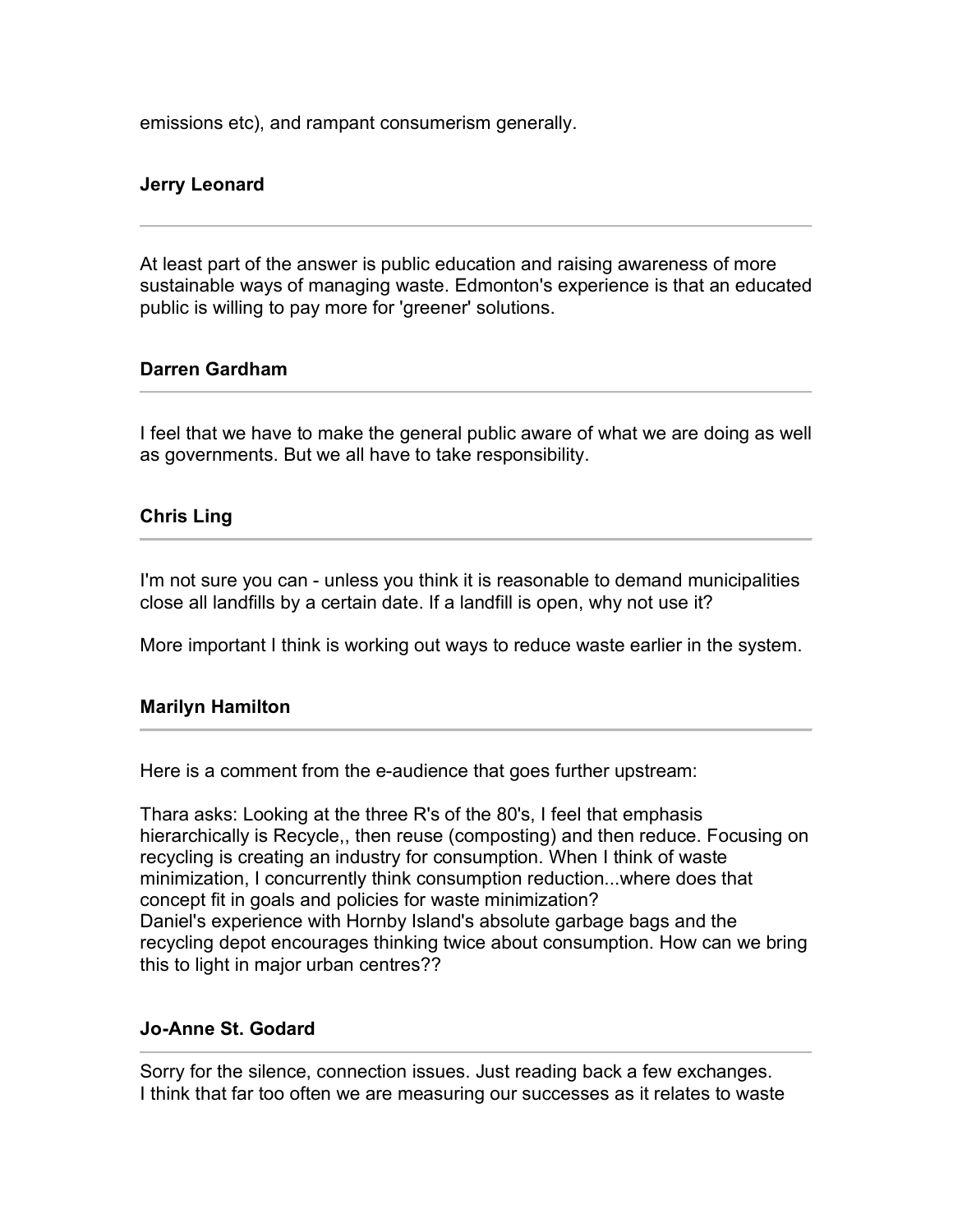management from that which we divert vs. measuring the overall environmental impact from cradle to cradle of that which is produced. If all front end social, economical and short and long term environmental implications where accounted for we would make very different policy and program decisions. Our focus at the moment is on integrating stewardship as it relates to waste into the commercial connections of a product or package. This calls for design change up front where the producer has the most influence. Why are we constantly focusing on the backend results and having debates on how best to manage waste rather than preventing it. This is where I believe most municipalities get caught.

### **Dwight G. Mercer**

Here is what is in my email signature

Reduce > Reduce > then Recycle

Recycling is the last option of highest cost. However, it soothes the guilty conscience of the western society consumer.

### **Darren Gardham**

If the cost of dumping garbage in the landfill was more expensive, would more people look for solutions?

# **Chris Ling**

Probably - but would it be the right people? This would lead to interest from municipalities, and consumers - but surely solutions need to come from producers and manufactures to create products which preclude little waste and what waste is produced can be reclaimed by the manufacture where possible.

### **Alfred Von Mirbach**

Great point. I spend a huge amount of time countering the big companies who waltz into small/medium sized municipalities (25,000 to 100,000) I deal with, touting their latest black box solutions (remember esdex, bedminster, thermotec ...) that appeal to narrow minded politicians who see a big building and the "out of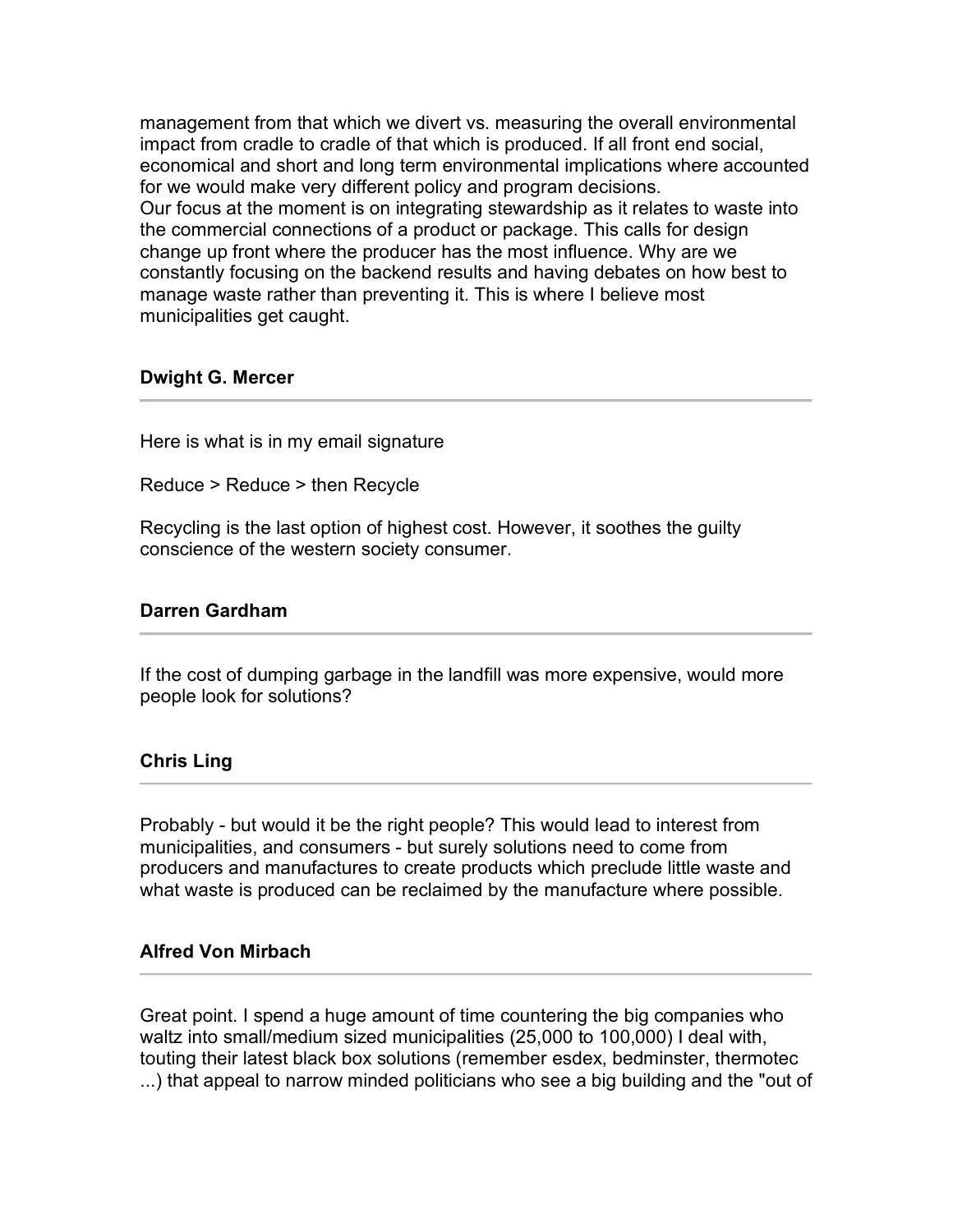sight" solution that runs counter to reduction. In a crisis, municipalities are likely to grasp the first shiny toy offered to them, and pay the price down the road.

### **Jerry Leonard**

Waste minimization certainly sits at the top of the hierarchy and we lag Europe in making the waste producers (manufacturers and packagers) more responsible in this regard.

### **Dwight G. Mercer**

Cradle to Grave --- not when it will impact senior government revenues ...

There are few nation-wide PRODUCT STEWARDSHIP programs and/or EXTENDED PRODUCER RESPONSIBILITY programs in either Canada or the United States. Why is this? Why must the municipal level of government cover much of the cost?

It is my opinion this is the result of a systemic disinterest by the Government of Canada and really all of the Provincial governments.

There is lots of token discussion about solid waste management and waste minimization, however, little is either efficient or effective. Much talk at election time about "moving forward" with some new "green agenda" but little effective post-election programming. The programs that have been promoted are high profile but also only deal with a fraction of the percentage of solid waste and packaging being delivered.

It is important to understand the majority of funding for the respective Treasury Boards comes from consumptive taxation on new goods and services. Many of these items are over-packaged to facilitate marketing.

The consumptive taxation generates billions of dollars in personal and corporate income tax. In addition, the GST and provincial sales taxes also add to revenues for new items.

However, when the product becomes a discard and has little or no value --- then the municipal government is legislated to handle the solid waste collection, most waste minimization programs with internment in the municipal landfill. In Saskatchewan there is zero financial support from the Province to municipalities for either solid waste management or waste minimization programs.

Excessive consumption in over-packaged containers is good for senior government revenues. Let the consumer --- who also lives in a municipality ---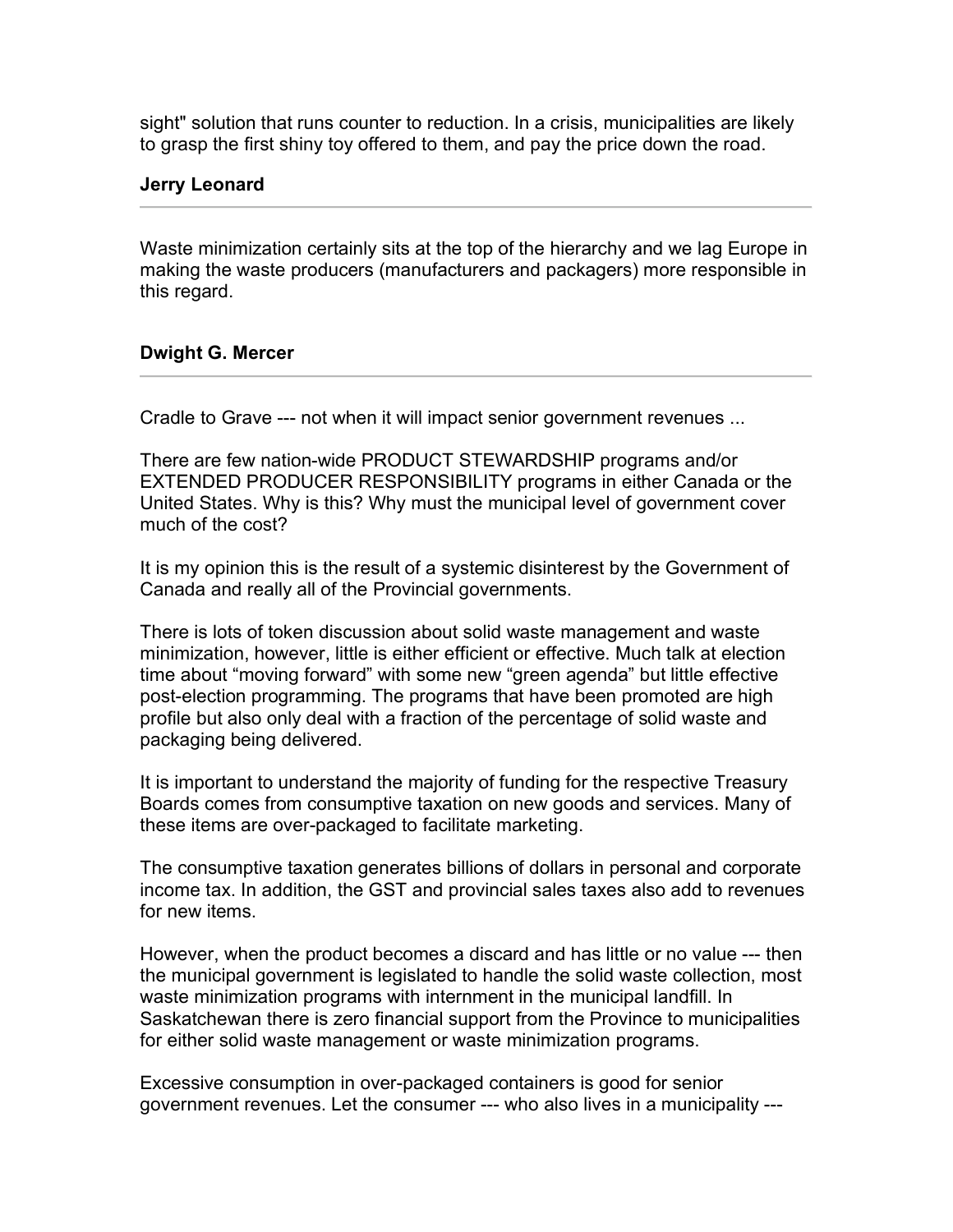pay twice.

# **Ann Dale**

Some very interesting points, everyone, and the question that Jo-Anne raised of front-end design is key, if we didn't see the planet as a source for our waste, then we would integrate recycling into every product? I believe German manufacturers now have cars that are 95% recoverable, but I go back to my earlier comment, surely it isn't economical to waste, something our parents taught we baby boomers, there are so many innovations we are capable of, if we can put a man on the moon. Washing machines without soap, using lasers, and so on. Seems to me we need incentives to produce less waste, both economically and ecologically, so folks, what are the barriers to this? Dwight has brought up the issue of systemic disinterest, okay, what do we need to have in place--all glass has a bottle deposit fee?

# **Dwight G. Mercer**

This is very important ... before you start to collect and recycle anything ... you must have a down-stream, stable market for the commodity. Otherwise you have very expensive solid waste.

The deposit fee will bring the material back to you. However, there is then the high expectation that it will be recycled ... no matter the cost.

Find the market first. Real simple. Change Highway department specifications for use of crushed glass in asphalt. Instant demand. Most problems solved. Or require all new glass to have a minimum percentage of recycled glass.

### **Darren Gardham**

If we are having problems recycling things like glass, perhaps we should use alternative means that is more recycle friendly. Such as plastic. Why don't we eliminate the glass?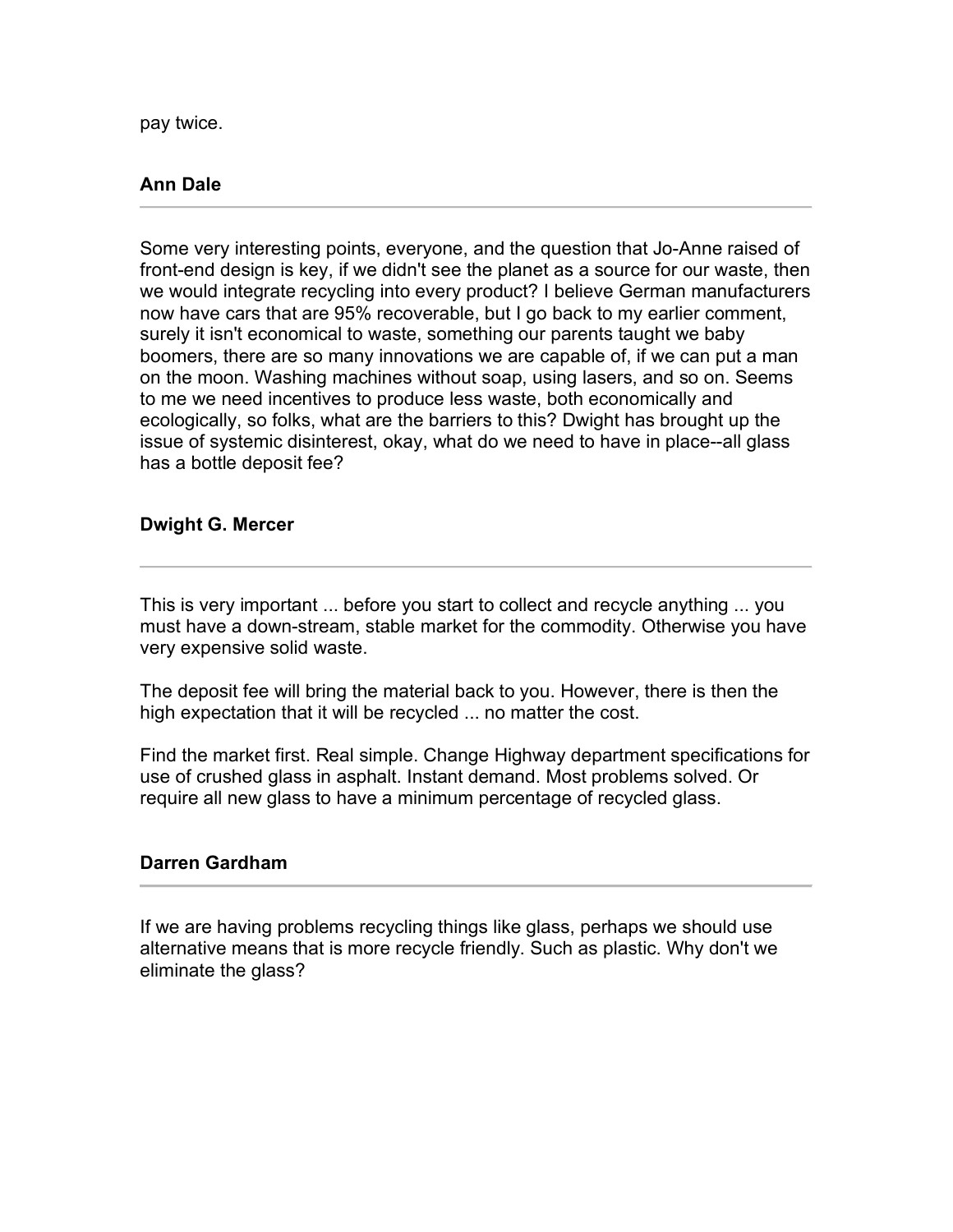I can recycle glass for about \$20 tonne. Plastic will cost me from \$750 to \$1500 tonne.

### **Jerry Leonard**

I'm not an economist, but it seems to me that, ultimately, you have to make it too expensive to do the 'wrong' thing. However, the accounting system you use has to give full weight to environmental and social, as well as straight \$\$ costs.

### **Darren Gardham**

Jerry, I agree with you. We make it too easy for people to do the wrong thing. We need to find a way to make it less expensive for people to do the right thing.

### **Chris Ling**

I don't think it is just about \$ cost - it is also about simplicity and convenience. It is sometime too hard to do the right thing. People can make quite sophisticated economic decision factoring time and effort into their personal cost assessment. For some the ethical issues outweigh the extra effort - but I suspect for most they don't.

### **Alfred Von Mirbach**

The solutions are not that difficult (e.g. all products in standardized refillable containers) but taking on the billion dollar lobby and advertising industry to get there does fit in the category of difficult. We just don't have the clout, and won't until things get way worse, in my depressing opinion.

### **Chris Ling**

But many people in Canada still have very inefficient top loader washing machines when there have been very efficient and much more economical front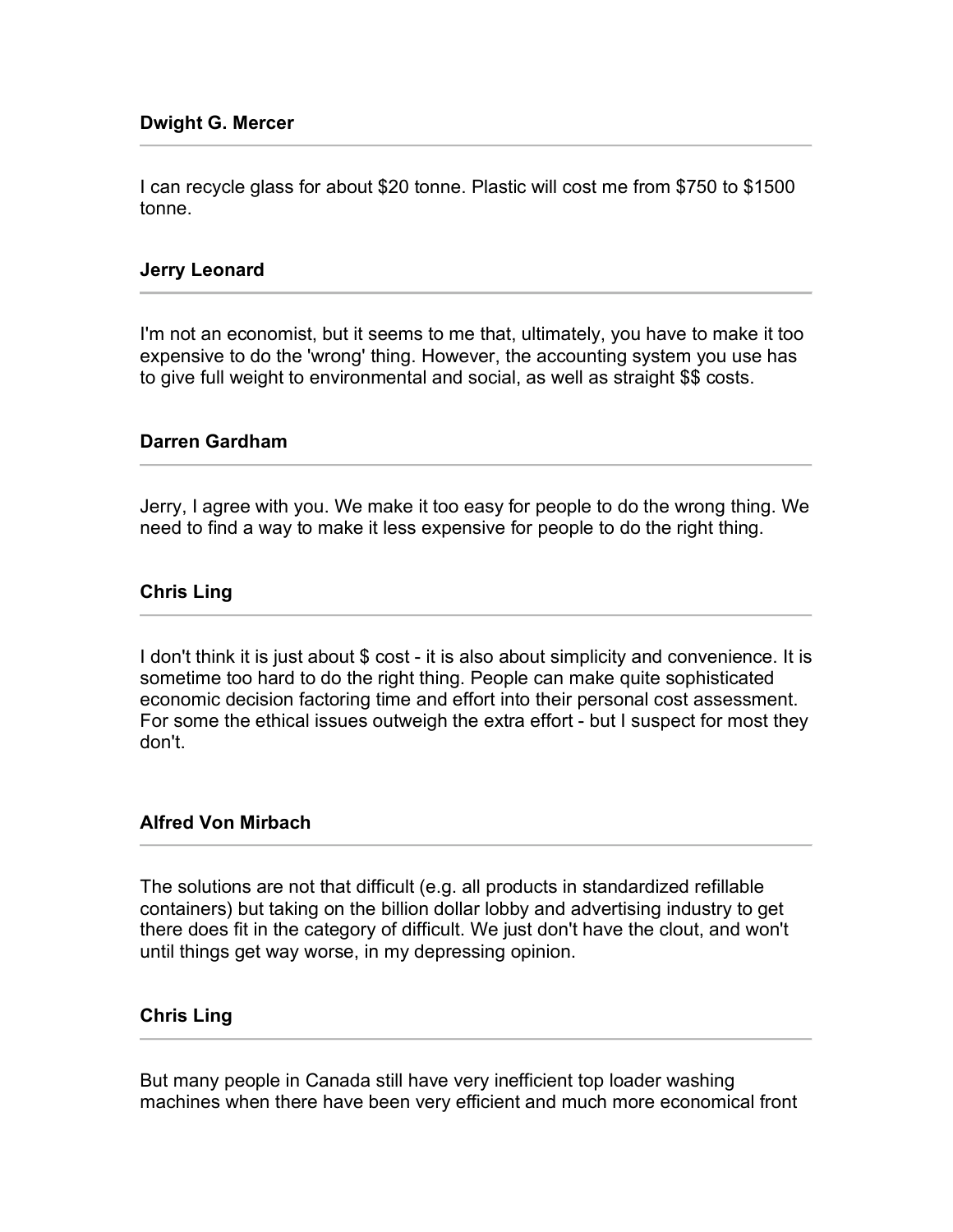loaders for ages - why haven't people changed - what does this mean for more innovations in washing machine design?

Individuals are only going to change their habits if it is easy to do so, so most people will recycle it there is a regular collection - but will they stop being good consumers. The product, and especially the packaging, design issue, I think is crucial.

# **Ann Dale**

Chris, it is all about prices, to speak personally, I just changed my washer and dryer to machines that use 60% less water and energy, but they cost 4 times as much as 'normal, read more energy intensive' appliances. Ironically, when my family was young, I could not afford this extra cost. But what about if governments taxed the bads and not the goods, what if there was a tax rebate that reduced the pay back period?

### **Jo-Anne St. Godard**

I believe the point of influence is on who make it and who buys it. Producers base their decisions on consumer behaviour and compliance with the law. Thus two tools are essentially available to us. Change producer decisions through regulations or change consumer behaviour through education.

While we wait for consumers to make the leap to purchasing based on environmental performance how about making producers responsible (physically and or financially) for the materials they put into the marketplace. This will create the price point that will make them integrate the price of end of life management into their general course of business and therefore re-look at how and what they make. Internalizing waste management costs into the product design and production a powerful tool for forcing design changes.

The innovators will then use their efforts to market their products which in turn supports consumer education and decision making. Design for recycling will stipulate all of the incentives to collect and process at the back end. Items will be built with enough value that the secondary markets will react accordingly.

# **Ann Dale**

Dwight, you gave us some good solid policy advice, evaluate and change all government regulations that work against waste management, what about the biases for virgin materials and definitions of what constitutes waste, Jerry? Alfred, there must be a way to change demand, or am I dreaming in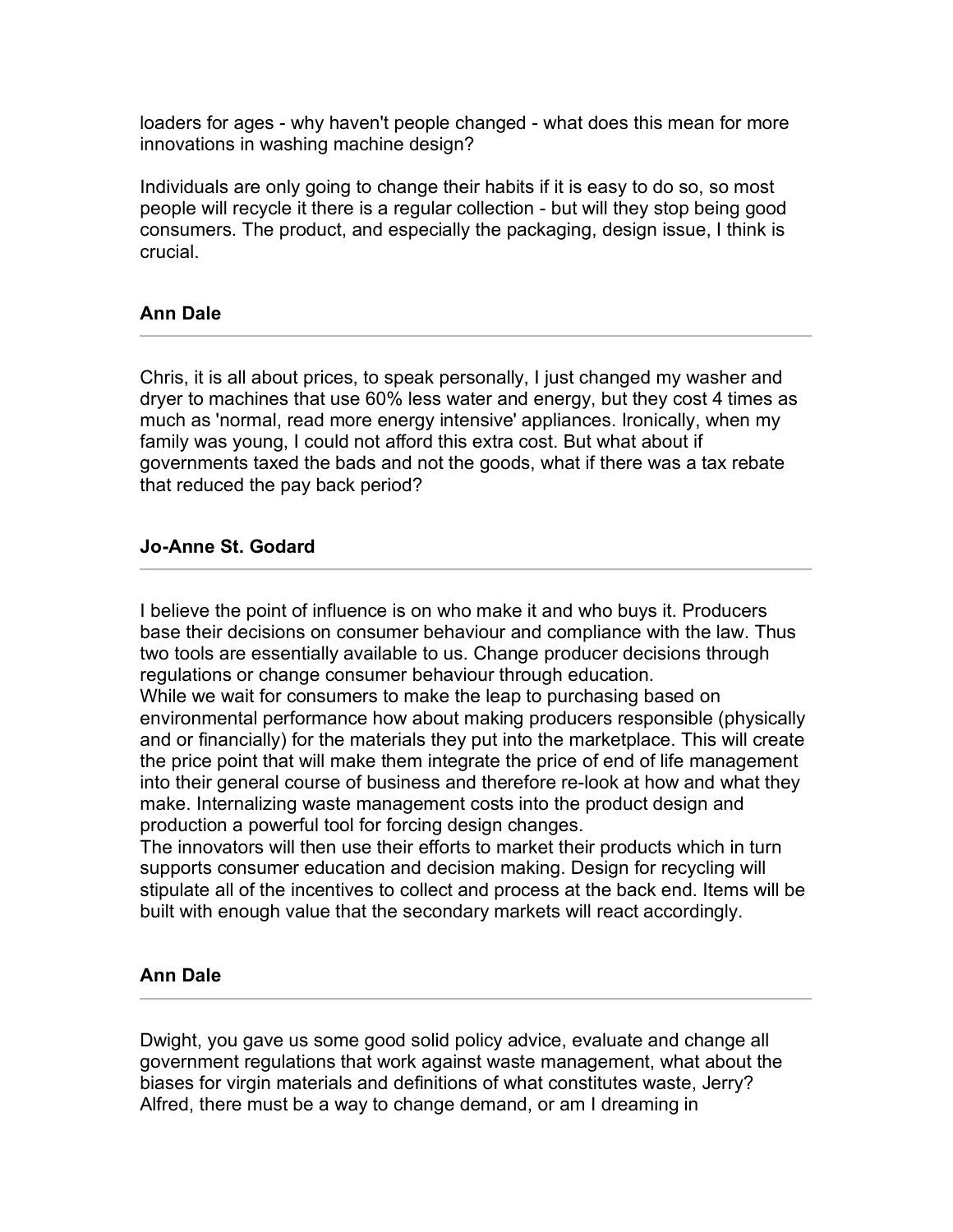technicolour?

## **Jerry Leonard**

That is a good question - what is "waste"? maybe we would get further if we talked more about resource management and recovery than waste management. Maybe "resources" are inherently more valuable and more worth chasing than "wastes"

### **Alfred Von Mirbach**

Ann: Very valid point - the waste minimization lobby is only one voice. There are many many examples where Health Canada regulations have nixed some great innovations (e.g. refillable PET because of a perceived or CYA need to ensure virgin materials next to the material, in spite of the European experience. There are many other examples where the environmental voice loses out, and not just to corporations, but to other departments trying to protect other interests. We unfortunately still have silo mentalities at most levels of government that have as working at cross-purposes. Again, I vainly hold out a glimmer of hope that climate change at some point may cause environmental impact to be truly factored in similar to cost in decision making at some point in the future. Things like the federal well being act are trying to speed that along.

### **Dwight G. Mercer**

Hmmm.

Interesting counter-point to how to change the senior governments.

First reaction is to get them to share (1) the revenues and (2) share the pain of waste minimization and replacing landfill. Of course, when you get the revenues and also get to regulate and delegate the management of the resulting solid waste - why would you want to change anything.

In a light-hearted comment last year, I asked Saskatchewan Environment to "nationalize" all the landfills in Saskatchewan. That snapped back some heads.

If say Environment Canada / Public Works Canada owned all the landfills in Canada ... might we see a major Paradigm shift.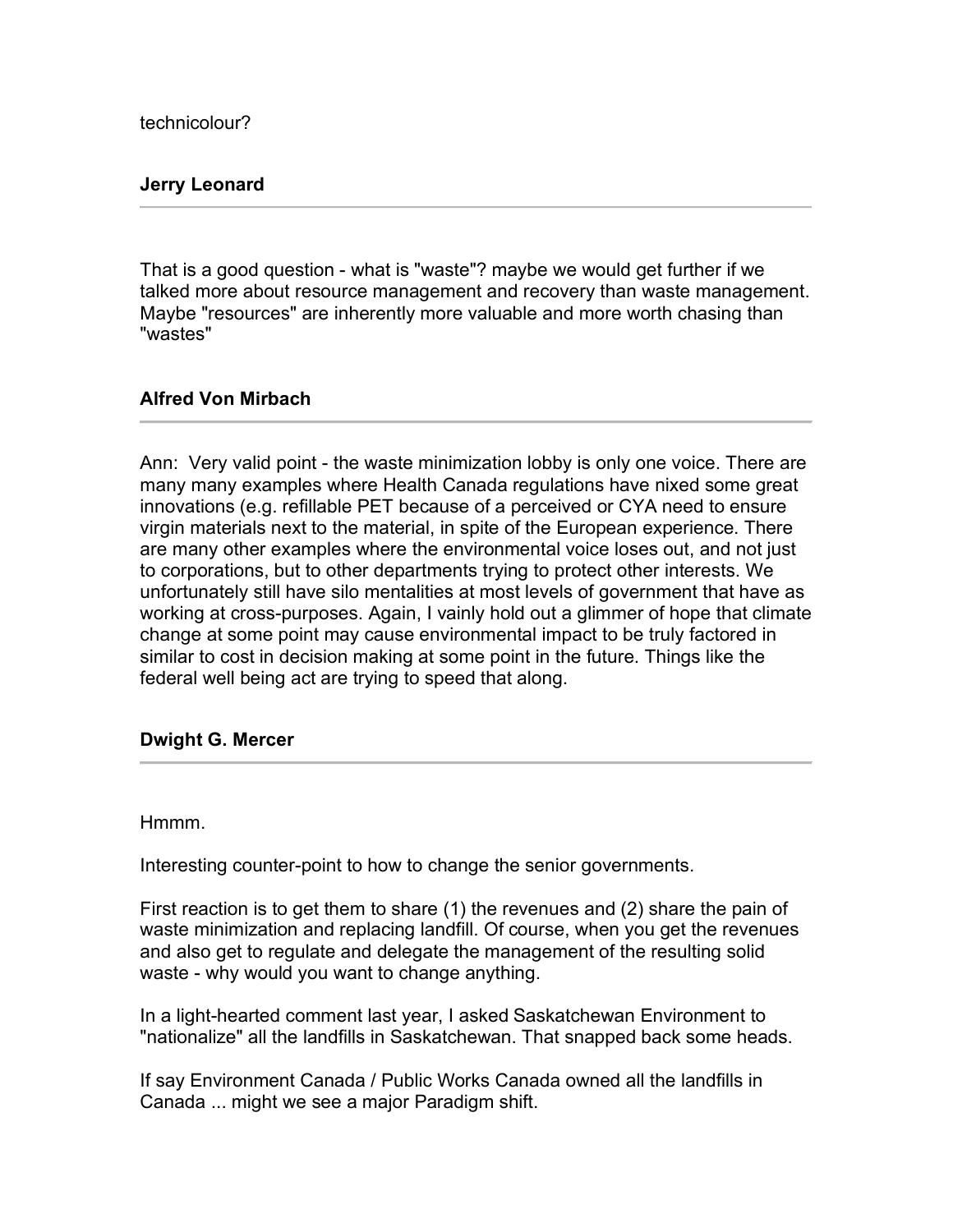Each tonne of material would have to be factored into the depreciation of the said landfill and in the eventual replacement of the landfill. Therefore, I could be very extensive regulation, massive public education programs and effective programming. Of course, let's hope Gomery doesn't need to become involved. :)

# **Ann Dale**

Are we unanimously agreed on a Canada-wide product stewardship or extended producer responsibility programs? What about when a product is composed of many components made in many different countries and then assembled in the country at point of sale? Or should we just let the companies figure that one out? Again, raised the question of design, love that language, Jerry, waste sure isn't sexy right now, but unless we make doing good by doing right for the environment, we are fouling our own nest. Language is critically important for changing behaviour.

# **Chris Ling**

A good example of where exactly that type of product is subject to producer responsibility is Dell computers which will accept all redundant equipment from their (or anyone else's) products

http://www.dell.com/content/topics/segtopic.aspx/dell\_recycling?c=us&cs=19&l=e n&s=dhs

These are manufactured and used globally. If they can do it....

# **Ann Dale**

I hate to raise a negative, and this is a little known fact. When I worked at the National Round Table on the Environment and the Economy, we stimulated a meeting between like minds that resulted in the development of a national waste management strategy, but it never saw the light of day. Why? Federal/provincial gridlock, so perhaps there is a key role for CCME to develop a consensus on such a strategy, if it still doesn't exist, don't forget that the provinces have more power in this area than the Feds. Are there other solutions, get the prices right, especially of landfill costs, product stewardship regulations, tax shifting for resource recovery and management, life cycle analysis?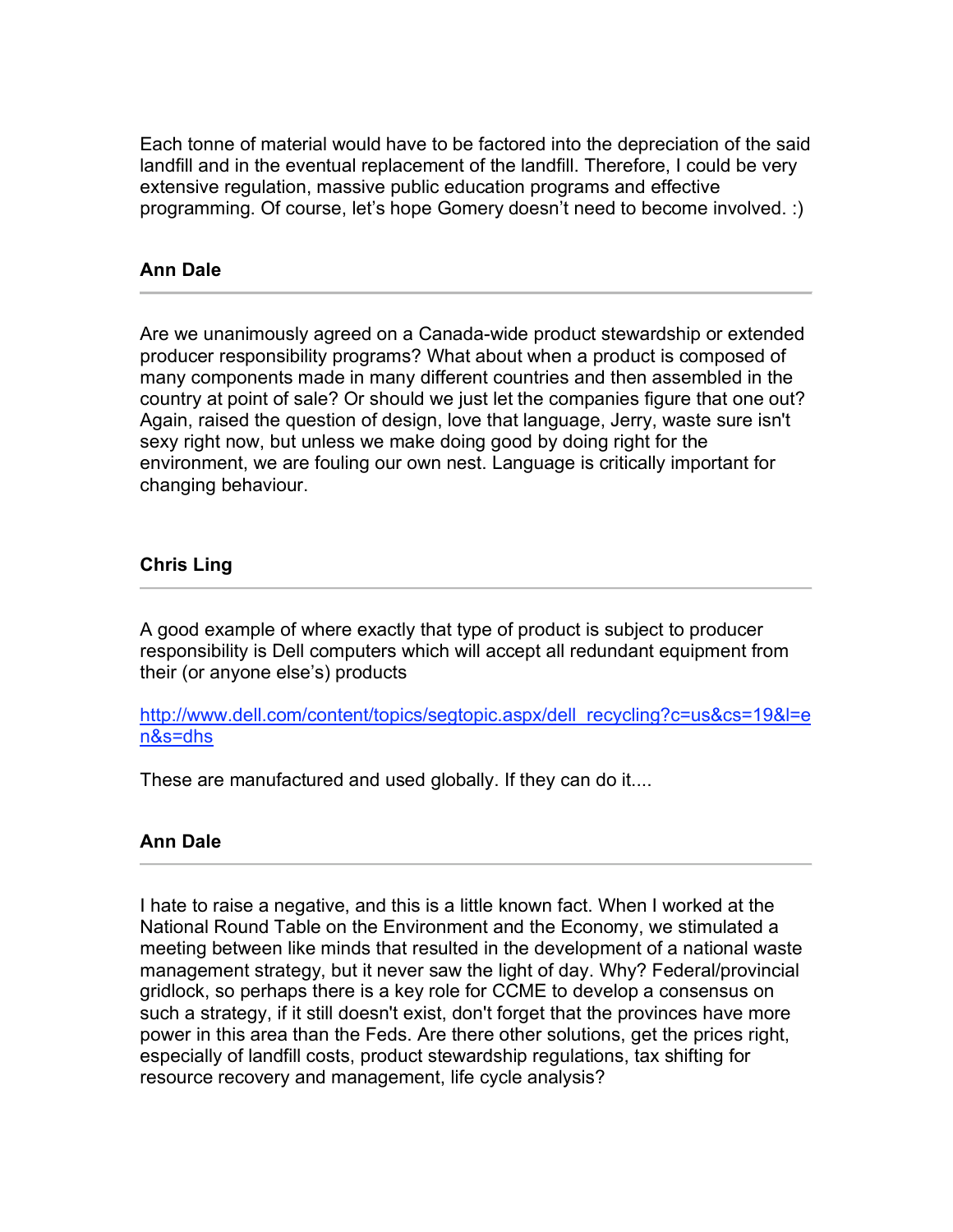## **Darren Gardham**

Ann, can we not put more pressure on the Provincial Governments?

### **Ann Dale**

Darren, I think that is where the pressure has to be put, given the federal/provincial arrangements. Key point, would you mind posting the case study on microfibre cleaning at Royal Roads University. I truly believe by communicating best practises, connecting practitioners such as this panel, that the real solutions will emerge?

#### **Darren Gardham**

I certainly would like to do that Ann, if I had an idea how to do that, but perhaps in the mean time I can pass on the information that this panel may want to know.

### **Ann Dale**

Why don't you describe the program then?

### **Darren Gardham**

Well as you know Ann, Royal Roads University has been using a chemical free cleaning system here, and have done so since April 2000. This has allowed the university to cut back considerably on chemical use, and what chemicals we are using, are rated as environmentally sound. Just this method alone, reduces the impact on the environment.

### **Ann Dale**

I attach the case study in case anyone is interested, and we especially need hospitals to adopt this cleaning system, many small steps make for meaningful change. As well, Royal Roads staff are prepared to act as mentors to other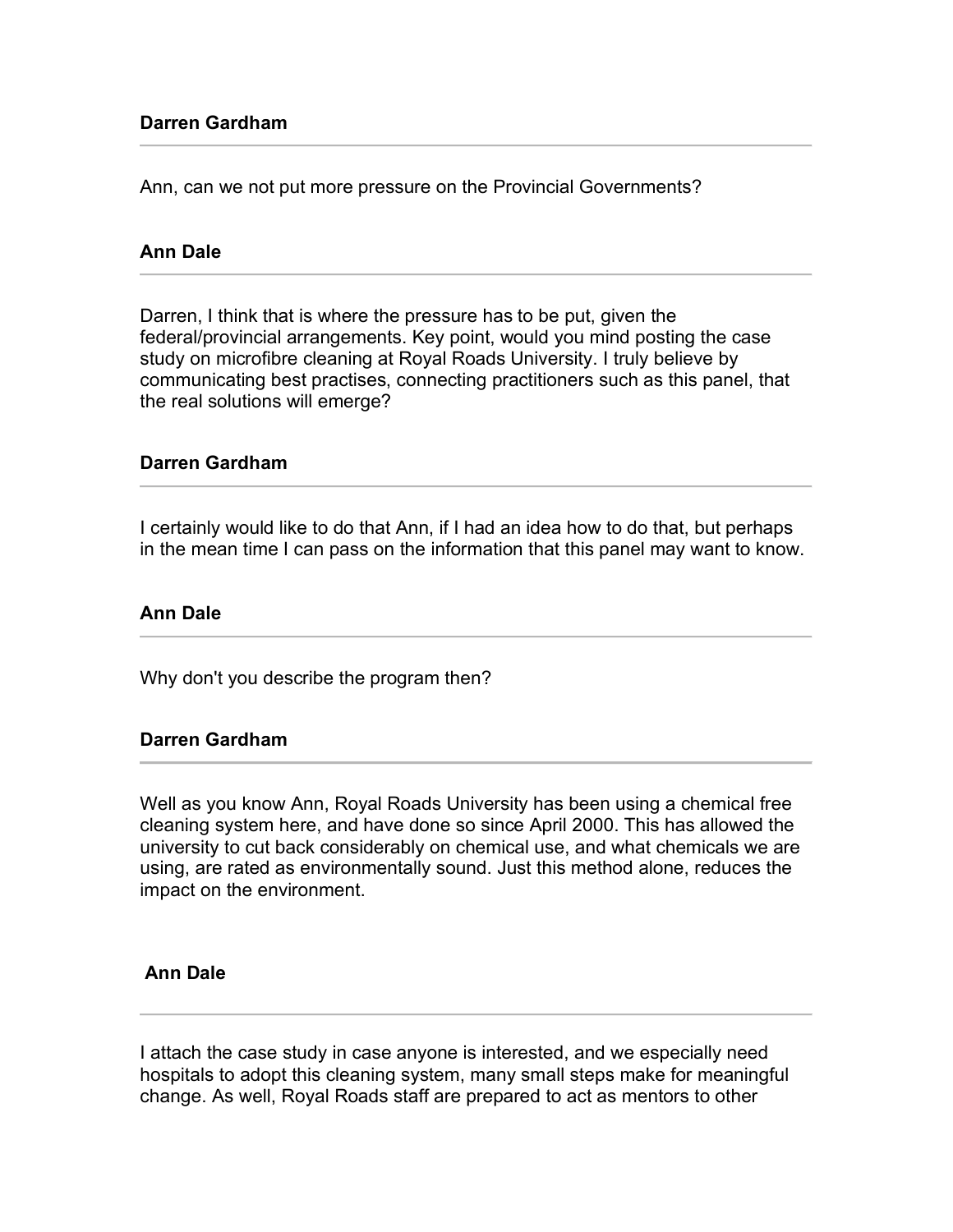organizations in implementing a microfibre cleaning system. An example of waste avoidance.

**Custodial.doc** (21 KB)

## **Dwight G. Mercer**

There is an old Arab proverb ... "Show them Death and they will accept the Fever".

If you want Industry to clamour for nation-wide product stewardship programs -- encourage consumers to return their discards and packaging to point of purchase. This is a very scary scenario for business. Where should I leave my insecticide

At first glance this might appear to be a frivolous comment ... but think about it. Such a posture would remove a lot of the inertia we are facing at the municipal level.

# **Chris Ling**

That's a great way to deal with junk mail - tear it up put it back in the envelope and return to sender.

### **Dwight G. Mercer**

Yes, packaging with up to seven types of plastic polymers which generally need to be sorted by hand.

### **Chris Ling**

To go back to the Nova Scotian experience - they were of the opinion that they had done as much as they could to manage waste - the next step, the product design process could, in their opinion, only come from the Federal level.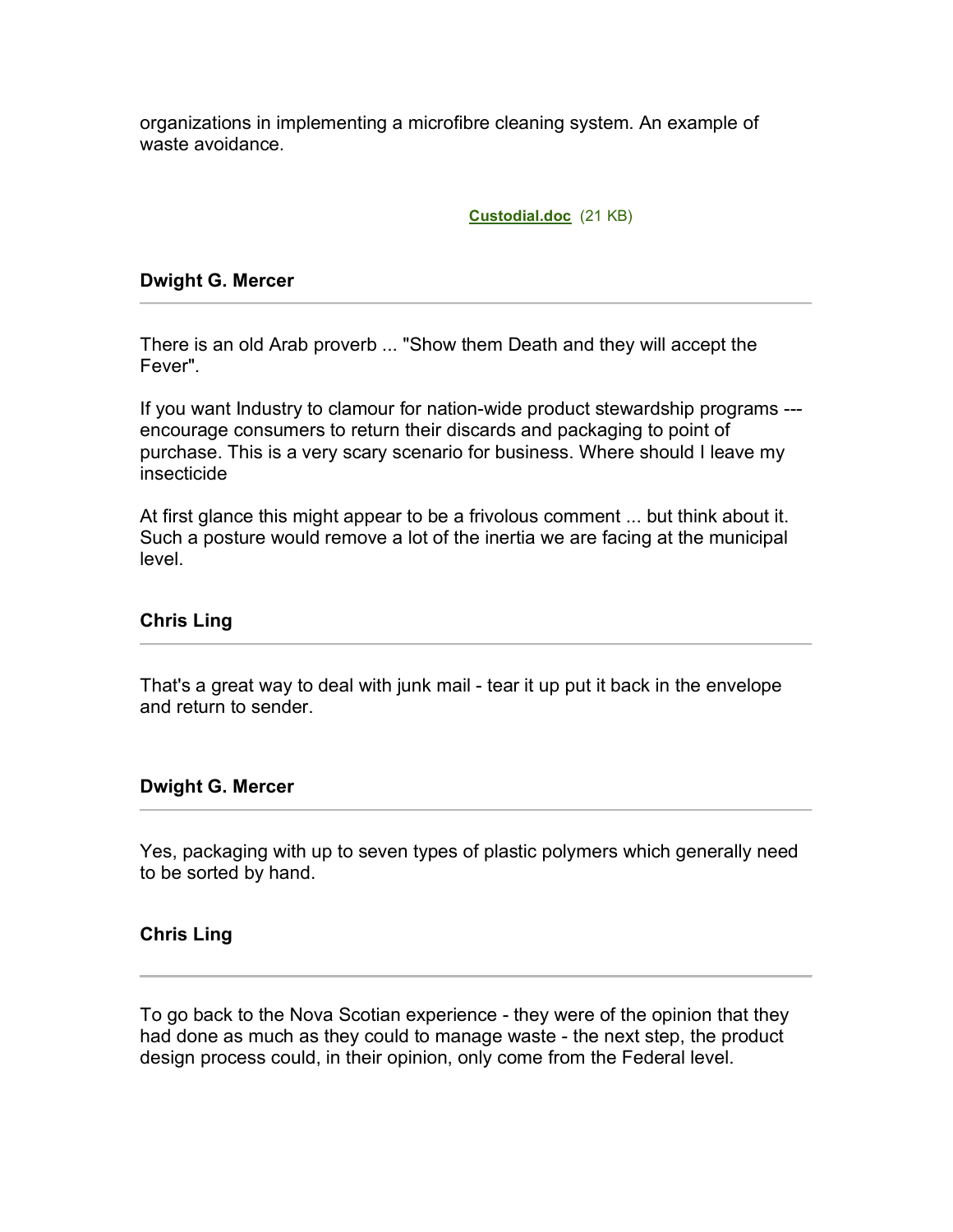Are there concrete steps they articulated for the Federal Government?

# **Chris Ling**

I'm unsure of how this was articulated, other than it was. The suggestion was that it was considered to difficult to draft suitable legislation - but I don't know if this was a provincial perspective or a federal perspective. It was however pointed out that there are some types of waste were producer responsibility does exist and has been legislated for, such as batteries, pharmaceuticals and tire - presumably these could be used as a model?

# **Alfred Von Mirbach**

Some of you may not know, but starting in 2008, all Canadian municipalities will have to convert to capital cost accounting (or some term something like that), which will mean all assets will be officially on their books by 2009, and landfill capacity will have a value and show up as an asset. It is a HUGE change! It will also make the entire municipal infrastructure deficit very explicit, and give municipalities some clout to go back to the Fed/Prov with hard numbers that relate to their downloading. This might help make an economic case for minimization and diversion for some municipalities - maybe even cause one of those paradigm shifts we keep hoping for.

# **Jerry Leonard**

I think the Feds and/or the CCME could serve a useful role in promoting harmonization between the various jurisdictions across the country. For instance there seems to be quite a wide disparity in systems for recycling of tires, beverage containers and e-waste.

### **Dwight G. Mercer**

The change in the landfill accounting will be good. However, again it is my understanding all of the costs of implementation and operation will be borne by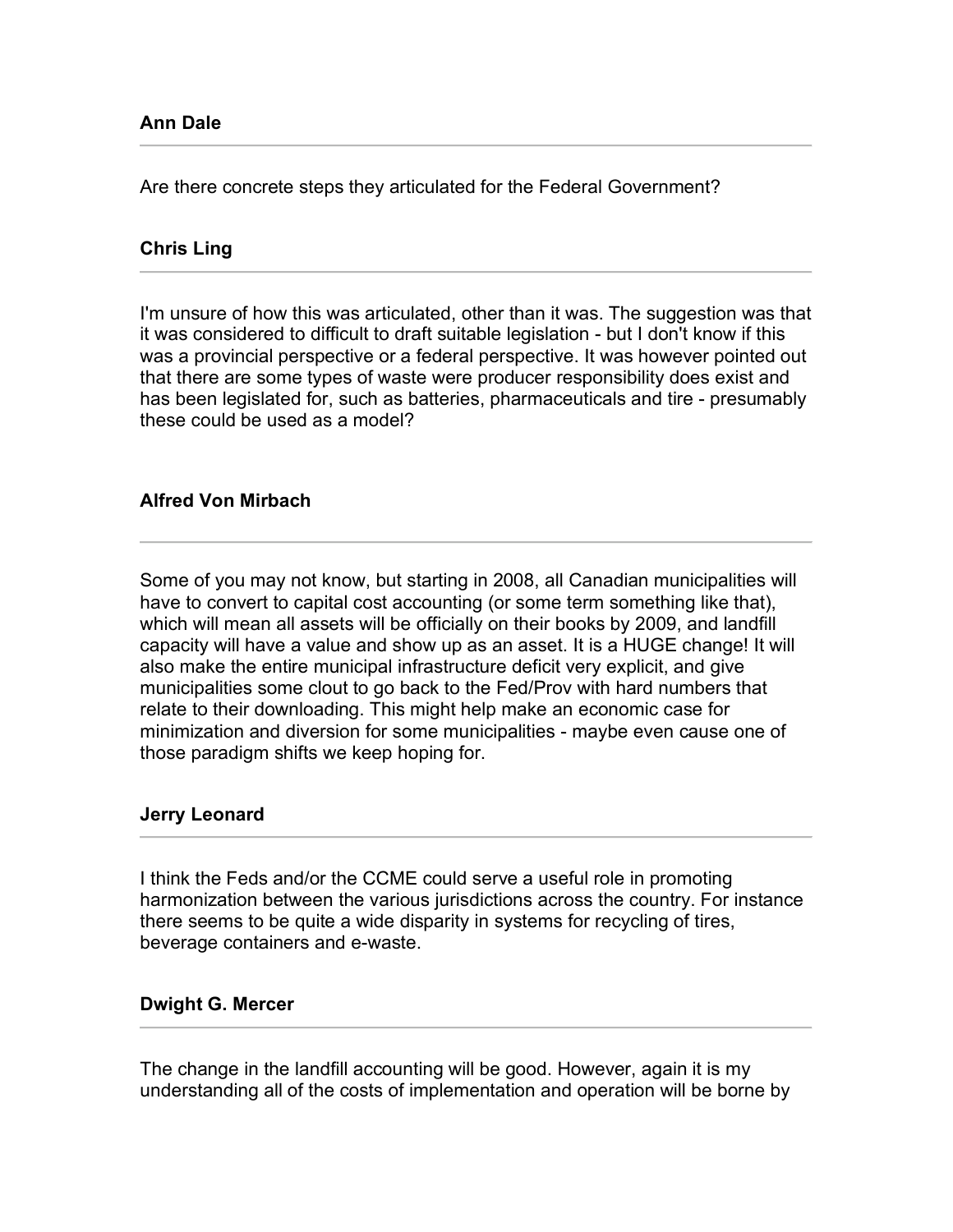over-taxed municipal officials.

Are you aware of any ongoing financial support to the municipalities for this system change?

## **Alfred Von Mirbach**

Dwight: I'm still not sure I'm using this technology right, but will try this way.

No, it is too early to expect financial support programs until the level of the problem has been quantified officially. It is just that almost all municipalities will show major deficits, and will not be able to balance their books. The thinking is that it will no longer be just municipalities whining about deficits, but rather effectively having to declare bankruptcy, and that the feds and provinces will HAVE to respond. It's still too early to say how the whole thing will role out though.

# **Ann Dale**

I would now like to take some audience questions, Marilyn, if there are any?

# **Marilyn Hamilton**

Here is a question from Daniel:

What is the state of the art for incineration and electricity by-product from the process? Is it smokes and mirrors or is there some real industrial ecology synergies possible there?

### **Jerry Leonard**

The City of Edmonton recently announced that they are hoping to build a gasification plant to handle the residuals from their composter and MRF. I believe Ottawa are also building a gasifier. With gasification, electricity generation might not be the best use of the syngas produced - a better use might be as a chemical feedstock.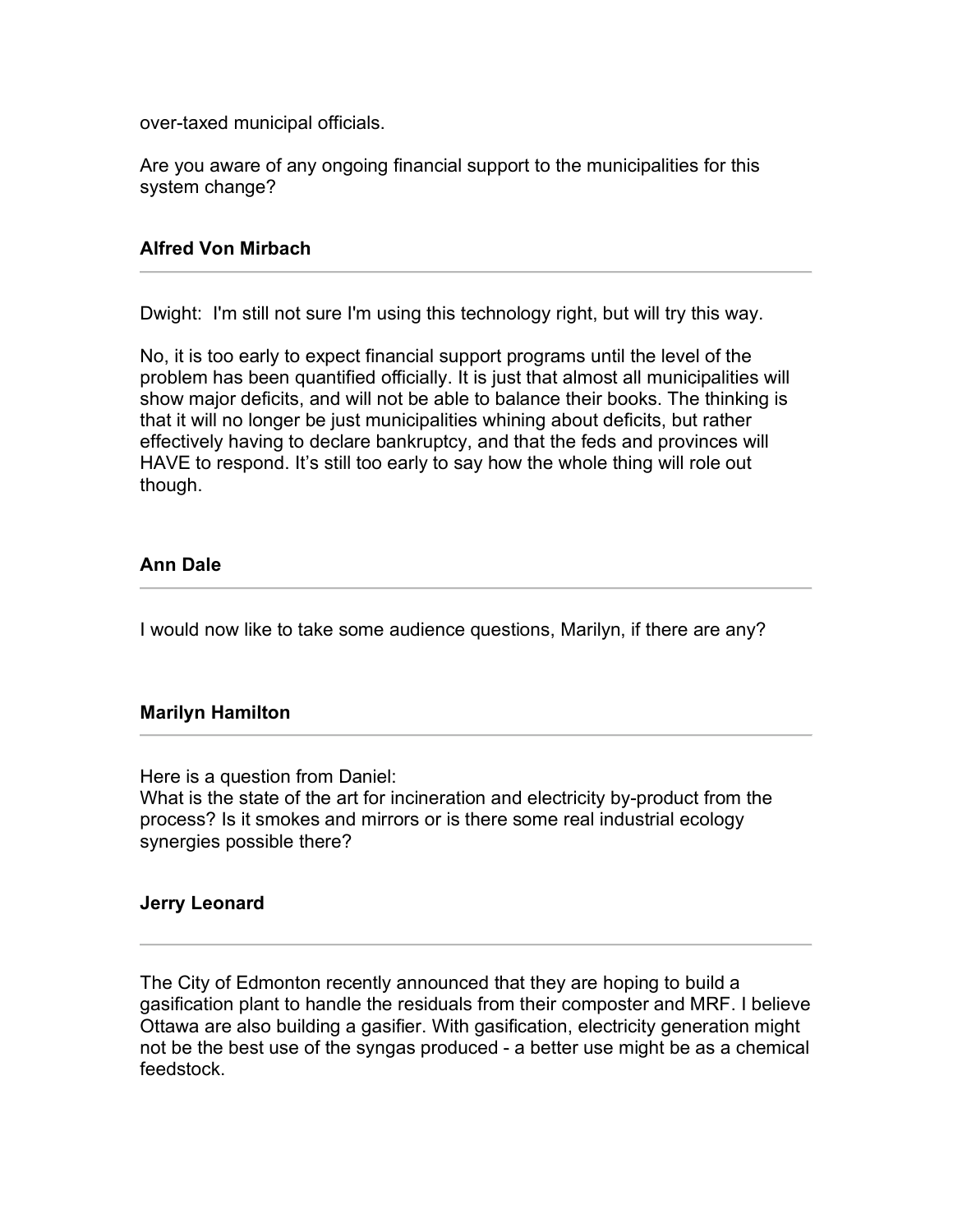### **Dwight G. Mercer**

Energy from Waste or Gold from Straw?

We have done some rough calculations of this option (usually as the result of a salesperson going to the Mayor).

Total solid waste management costs for Regina are \$87.35 per tonne. Excluding the capital costs of the incineration plant and also ignoring emissions, we roughly estimate it would cost us at least \$450/tonne.

Totally not economic for the City of Regina.

### **Chris Ling**

I know nothing about state of the art - but I know the air quality considerations and emissions limits make it difficult to operate a waste incinerator cost effectively.

### **Dwight G. Mercer**

The City of Regina is installing some methane collection systems at our Regina Landfill which will be coupled with solar energy to perhaps generate hydrogen.

This project is out of my scope of knowledge at present. If there is an interest, I could research the specific details of this pilot project

### **Ann Dale**

Dwight, we would definitely be interested? Brings up the principle of closed loop systems, what is waste for one activity, becomes energy for another, which leaves Toronto out of the loop, if one imports one's garbage, gets back to the straw out of gold discussion.

I cannot comment technically, but would like to talk about the social imperative, we should be very careful as a society and question whether or not new industrial practises and be able to evaluate are sustainable. For example, computers were supposed to reduce paper, whereas paper use has actually doubled, if not more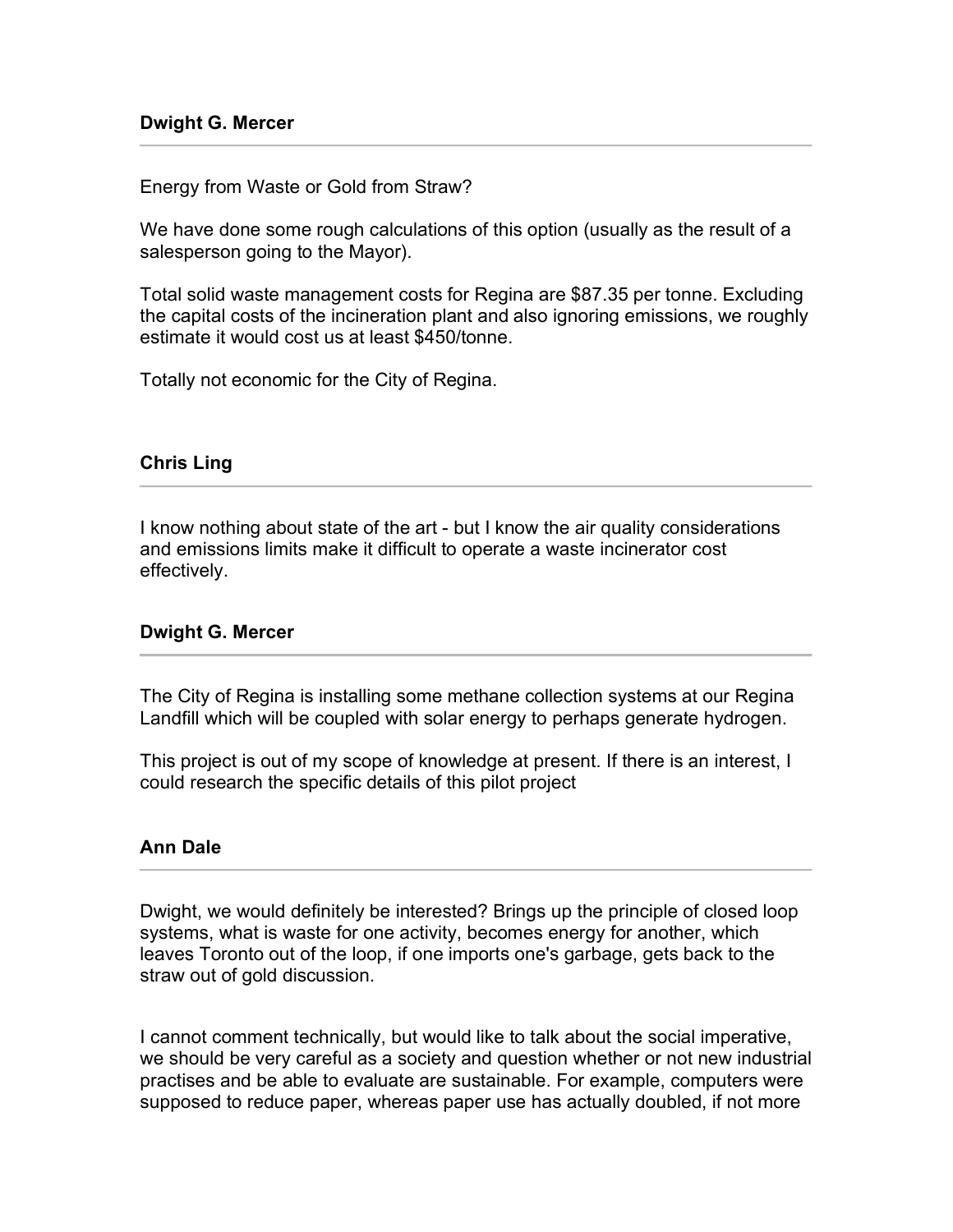now. Why, because people still believe they have to print a document to review it, for one, and boy, the old carbon copy typewriter system sure made one think before changing anything. As well, the originators of the blue box program never thought we would create a recycling industry, rather it was designed to get people to question their consumption, argues to me, for a lot of front-end innovation.

## **Marilyn Hamilton**

The e-audience has had some side conversation about the importance of subjective and inter-subjective perspectives. We seem to agree that it is vital to effective messaging and motivation >> action. What are the e-panel's experience with effective messaging?

Here is an observation from Daniel to explain.

In my personal experience, my own waste management practices have been tied to how I feel about the world. In times of great stress or pressure at work or in my personal life, I don't really care how much I consumes or where the garbage ends up. However, in those periods of "personal sustainability", when I feel grounded and at peace with the world, I tend to consume less and be more mindful of where my by-products end up

# **Chris Ling**

Is perhaps wastefulness therefore symptomatic of a society under stress shopping till they drop and engaging in extensive retail therapy?

### **Marilyn Hamilton**

One last question from the e-audience:

Dwight Owens aks: I'm also curious about compostable packaging. Are we now at a place where safe, clean, materials exist ... or is it more in the R&D realm? I'd certainly think twice about putting "biodegradable" plastic bags in my vegetable garden compost. (Similar to my second thoughts about capturing rain water from my asphalt or fiberglass roof to water a garden box.)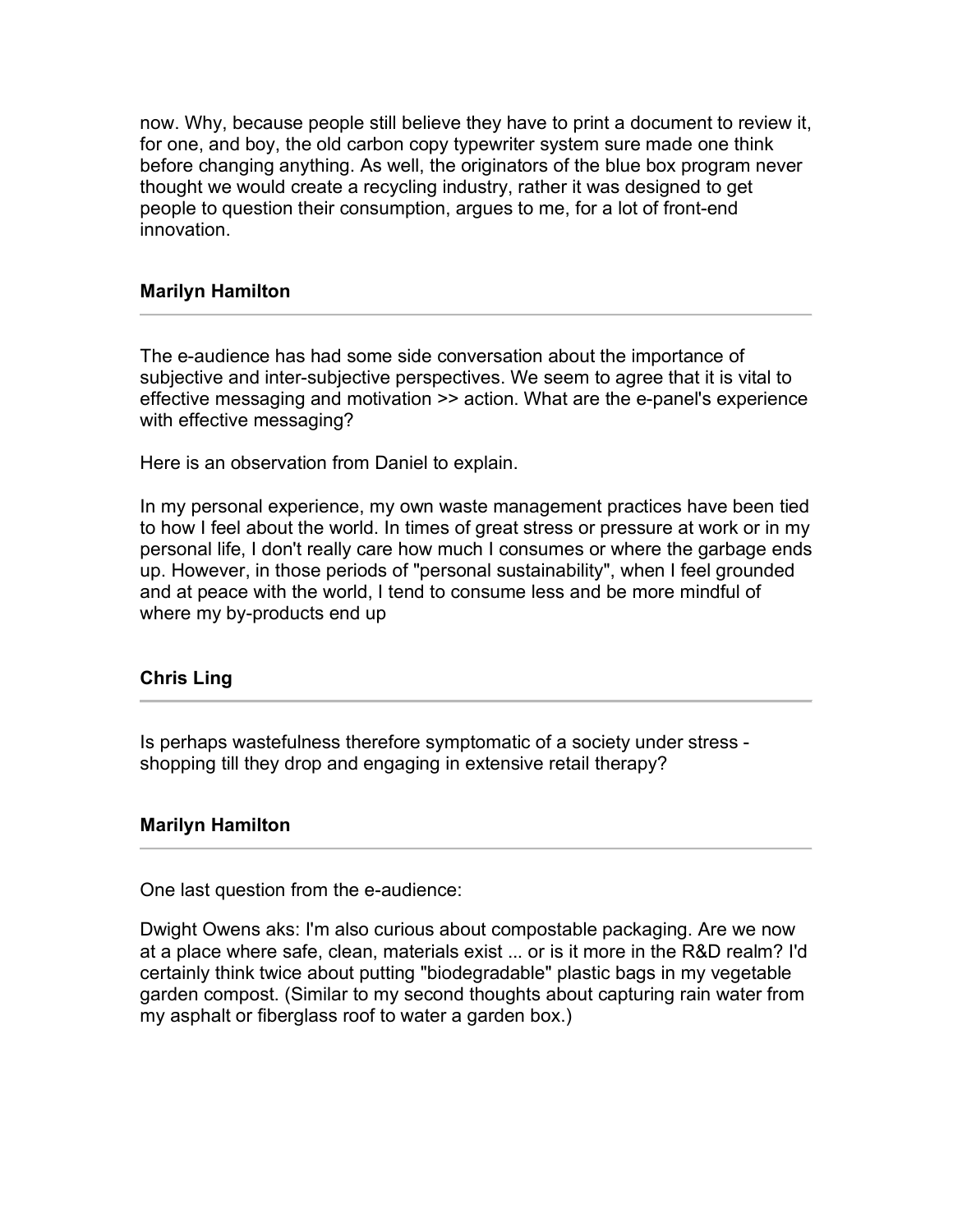# **Alfred Von Mirbach**

I wrote a wonderful long response, and then lost it somehow. Oh well, here goes again.

I'm a big GIGO (garbage in garbage out) believer, and have spent too many days in the last 10 years countering the efforts of the latest incinerator technologies being hawked to local small/medium municipalities (hello esdex, thermotech, bedminster...). Councillors love them, because they involve road trips, promise sod turning photo ops, and mean residents can continue consuming as much as they want and put it all at the curb for technology to solve.

All those nasties (PVC, HHW etc) are going in and have to come out somewhere - bottom ash, fly ash or emissions. Mixing and adding heat is not normally a good idea (hello dioxins), unless the new fancy names (gasification and plasma - very cool names, sound like TVs) are in fact alchemy and change molecular structure into inert products.

Then there is the fact that EFW plants are hungry, and require municipalities to commit to ongoing tonnage, just when we are all talking about reduction and minimization. You want to be stuck with penalties when the recession comes?

# **Darren Gardham**

You may be interested to know that Bio bags are available and made of corn starch that is designed to degrade in a short period of time.

# **Chris Ling**

Whitehorse were using biodegradable plastic bags to collect compostable material - but ironically found they deteriorated too quickly and made collecting the waste a rather messy operation - this is likely to mean they are still in R&D when it come to practical packaging for product (which in most cases doesn't need packaging in the first place.)

# **Jerry Leonard**

This question (from Dwight Owens) is little more complex that it might seem. There are several different types of "biodegradable" plastics out there and their performance in composting systems is quite variable. You might try contacting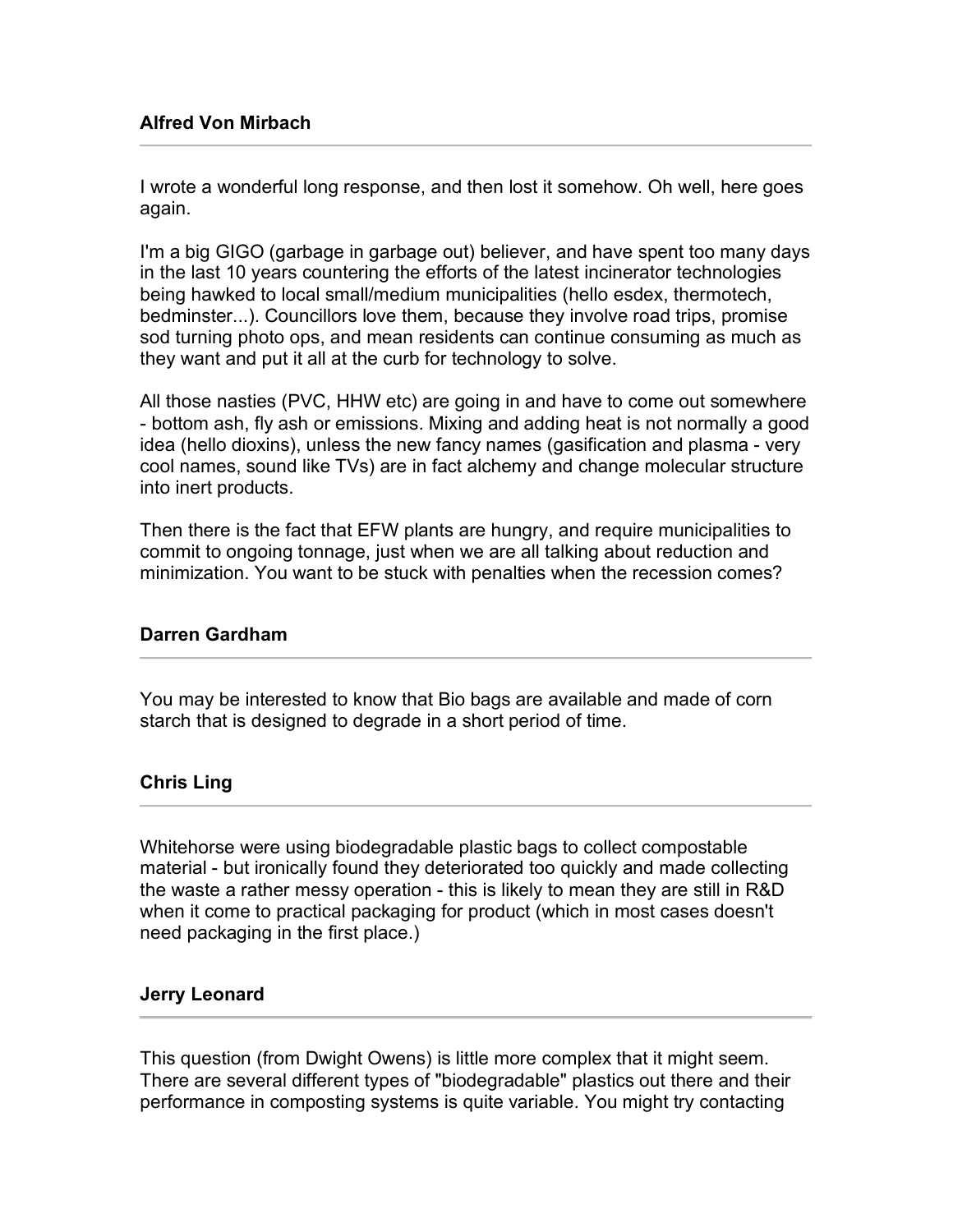the Composting Council of Canada (http://www.compost.org/) for more info.

### **Dwight G. Mercer**

The City of Regina operated an in-vessel composter during the 2005 Canada Summer Games. All of the food from the Athletes Village was served on compostable food containers made of virgin sugar cane.

We were able to achieve a substantially reduced "footprint" from this operation. Two 4th year environmental engineering students from the University of Regina conducted this project and wrote a report.

The material is cheaper than styrofoam.

### **Darren Gardham**

Chris, we encounter the same problems with the bags, but knowing what we know, we get them out everyday so that this doesn't cause us too much of a problem.

### **Alfred Von Mirbach**

Dwight Owens asks: I'm also curious about compostable packaging. Are we now at a place where safe, clean, materials exist ... or is it more in the R&D realm? I'd certainly think twice about putting "biodegradable" plastic bags in my vegetable garden compost.

In Europe there are three categories, degradable, biodegradable and compostable, with the last degrading the fastest and not including plastic. If they actually meet proper compostable standards, they should be fine in your backyard composter, although obviously only in reasonable quantities.

And yes, as in the Whitehorse comments, there are shelf life and operational issues, and they certainly cost more and weigh more. MEC now uses what I believe are compostable ones - I just put it in my composter, so check back with me!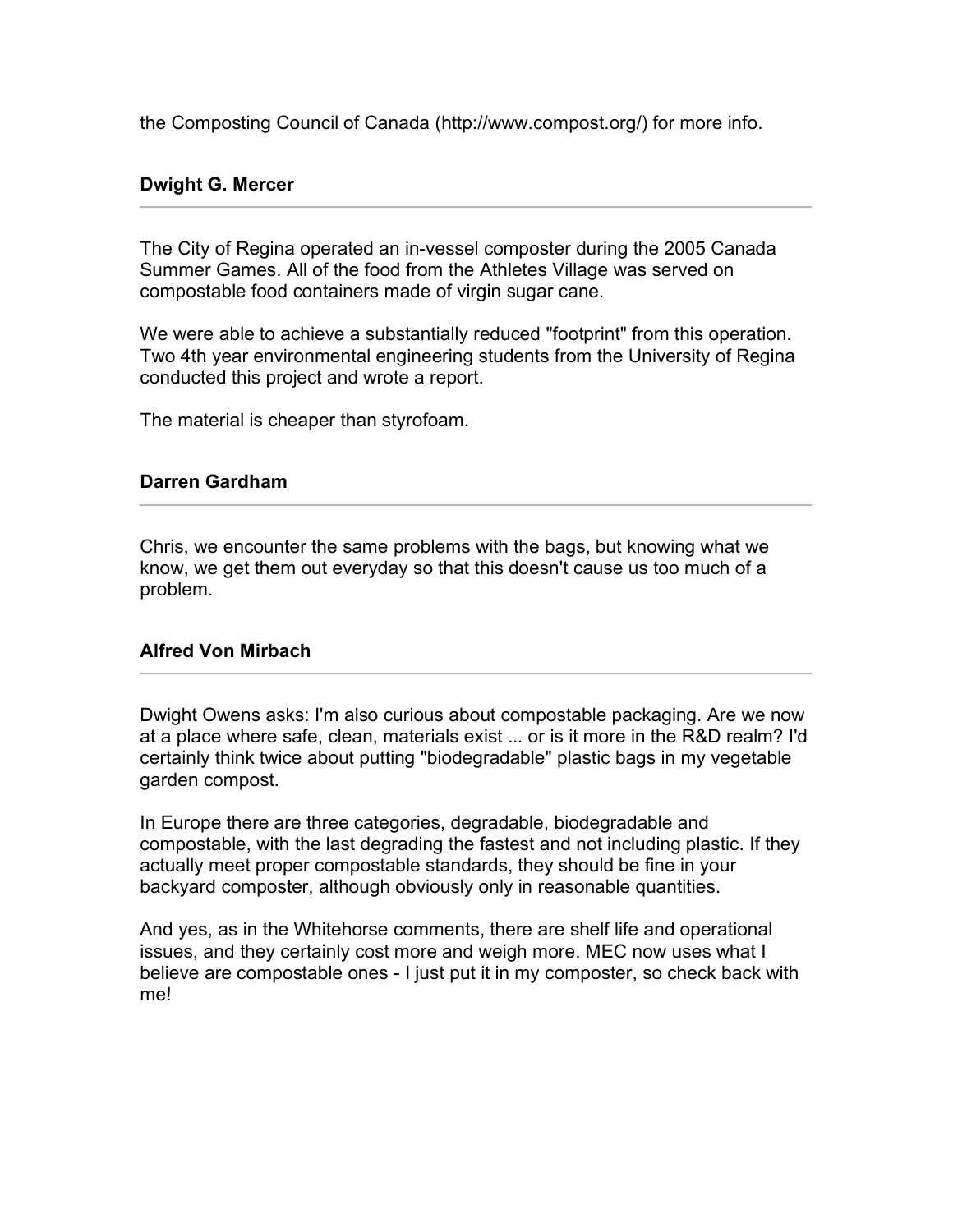I am going to ask for concluding comments from everyone, I cannot thank you enough for a rich and informative discussion, and encourage people to continue to dialogue, perhaps what we need are different kinds of networks between practitioners, researchers and decision-makers for change. If we get our waste right, a lot of other dominoes will fall. As one of you said, "we have to make it less expensive to do the right thing." We will be publishing our final report on-line and in addition will mail a copy to each of you, as well, your rich discussion will be archived for younger scholars to access for future research and other members of the public.

# **Dwight G. Mercer**

If you are going to effectively manage a program or deliver a service --- you must MEASURE IT and YOU MUST KNOW WHO YOUR CUSTOMER AT THE PRESENT TIME.

In providing a service and especially when changing public perceptions and then public behaviours --- you need long-term and stable funding for public information (basic program outline) and then public education (to change behaviours to waste minimization and then to do it well).

# **Jerry Leonard**

Thank you for the opportunity to participate and may I invite everyone to our conference in May 2008 (11th-15th) – "Waste – the Social Context 2008". Watch our website (www.ewmce.com) for details or send me an e-mail (jerry.leonard@edmonton.ca) to get on the conference mailing list. With this much advanced warning you all have time to come up with a paper (or two) to present!!

# **Darren Gardham**

Ann, I would just like to say how great this was, and I hope we can continue to have these kinds of discussions in the future. If anyone is interested in our Chemical Free cleaning system or our Composting of paper towel initiatives, I would be more than willing to share what we do and know. Thank you to all!